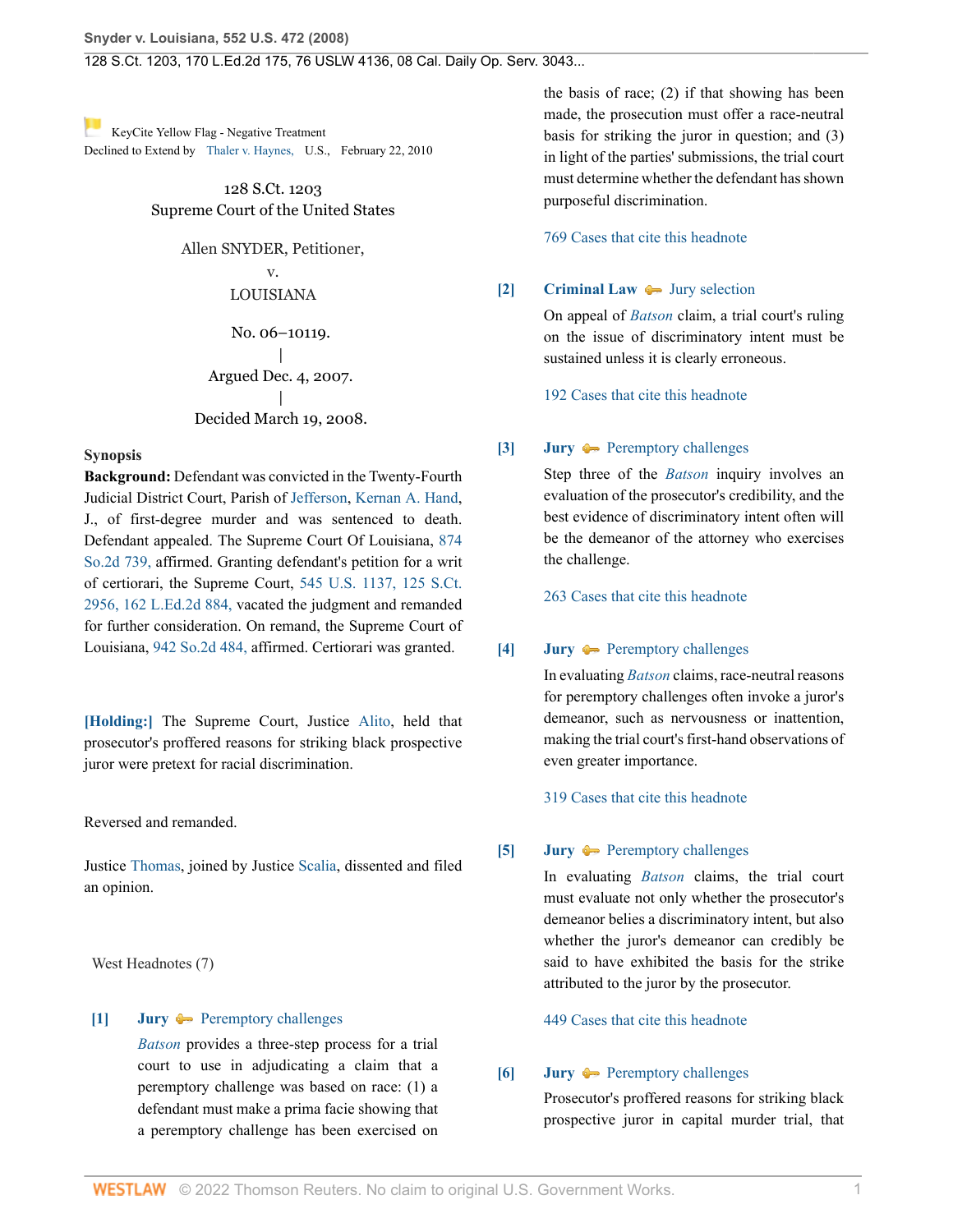prospective juror was nervous during voir dire and that he might have been motivated to find defendant guilty of lesser included offense to obviate the need for a penalty phase and thereby minimize the student teaching hours he would miss, were pretext for racial discrimination; prospective juror, after being informed during voir dire that the court had contacted his dean, who informed the court that he would work with the prospective juror to see that he was able to make up any student-teaching time that he missed due to jury service, did not express any further concern about serving on the jury, prosecutor had anticipated on the record during voir dire that trial would be brief, trial and penalty phase were completed two days after prospective juror was struck, and prosecutor accepted white jurors who disclosed conflicting obligations that were at least as serious as black prospective juror.

#### [325 Cases that cite this headnote](http://www.westlaw.com/Link/RelatedInformation/DocHeadnoteLink?docGuid=I1e964189f59811dcb595a478de34cd72&headnoteId=201552067200620140407015613&originationContext=document&vr=3.0&rs=cblt1.0&transitionType=CitingReferences&contextData=(sc.FindAndPrintPortal))

# <span id="page-1-2"></span>**[\[7\]](#page-4-1) [Criminal Law](http://www.westlaw.com/Browse/Home/KeyNumber/110/View.html?docGuid=I1e964189f59811dcb595a478de34cd72&originationContext=document&vr=3.0&rs=cblt1.0&transitionType=DocumentItem&contextData=(sc.FindAndPrintPortal))**  $\blacklozenge$  [Summoning, impaneling, or](http://www.westlaw.com/Browse/Home/KeyNumber/110k1134.38/View.html?docGuid=I1e964189f59811dcb595a478de34cd72&originationContext=document&vr=3.0&rs=cblt1.0&transitionType=DocumentItem&contextData=(sc.FindAndPrintPortal)) [selection of jury](http://www.westlaw.com/Browse/Home/KeyNumber/110k1134.38/View.html?docGuid=I1e964189f59811dcb595a478de34cd72&originationContext=document&vr=3.0&rs=cblt1.0&transitionType=DocumentItem&contextData=(sc.FindAndPrintPortal))

#### **[Jury](http://www.westlaw.com/Browse/Home/KeyNumber/230/View.html?docGuid=I1e964189f59811dcb595a478de34cd72&originationContext=document&vr=3.0&rs=cblt1.0&transitionType=DocumentItem&contextData=(sc.FindAndPrintPortal)) e** [Peremptory challenges](http://www.westlaw.com/Browse/Home/KeyNumber/230k33(5.15)/View.html?docGuid=I1e964189f59811dcb595a478de34cd72&originationContext=document&vr=3.0&rs=cblt1.0&transitionType=DocumentItem&contextData=(sc.FindAndPrintPortal))

In considering a *[Batson](http://www.westlaw.com/Link/Document/FullText?findType=Y&serNum=1986122459&originatingDoc=I1e964189f59811dcb595a478de34cd72&refType=RP&originationContext=document&vr=3.0&rs=cblt1.0&transitionType=DocumentItem&contextData=(sc.FindAndPrintPortal))* objection, or in reviewing a ruling claimed to be *[Batson](http://www.westlaw.com/Link/Document/FullText?findType=Y&serNum=1986122459&originatingDoc=I1e964189f59811dcb595a478de34cd72&refType=RP&originationContext=document&vr=3.0&rs=cblt1.0&transitionType=DocumentItem&contextData=(sc.FindAndPrintPortal))* error, all of the circumstances that bear upon the issue of racial animosity must be consulted.

## [110 Cases that cite this headnote](http://www.westlaw.com/Link/RelatedInformation/DocHeadnoteLink?docGuid=I1e964189f59811dcb595a478de34cd72&headnoteId=201552067200720140407015613&originationContext=document&vr=3.0&rs=cblt1.0&transitionType=CitingReferences&contextData=(sc.FindAndPrintPortal))

<span id="page-1-0"></span>[\\*](#page-1-1)

## <span id="page-1-1"></span>**\*\*1204** *Syllabus [\\*](#page-1-0)*

The syllabus constitutes no part of the opinion of the Court but has been prepared by the Reporter of Decisions for the convenience of the reader. See *[United States v. Detroit Timber & Lumber Co.,](http://www.westlaw.com/Link/Document/FullText?findType=Y&serNum=1906101604&pubNum=708&originatingDoc=I1e964189f59811dcb595a478de34cd72&refType=RP&originationContext=document&vr=3.0&rs=cblt1.0&transitionType=DocumentItem&contextData=(sc.FindAndPrintPortal))* 200 [U.S. 321, 337, 26 S.Ct. 282, 50 L.Ed. 499](http://www.westlaw.com/Link/Document/FullText?findType=Y&serNum=1906101604&pubNum=708&originatingDoc=I1e964189f59811dcb595a478de34cd72&refType=RP&originationContext=document&vr=3.0&rs=cblt1.0&transitionType=DocumentItem&contextData=(sc.FindAndPrintPortal)).

During *voir dire* in petitioner's capital murder case, the prosecutor used peremptory strikes to eliminate black prospective jurors who had survived challenges for cause. The jury convicted petitioner and sentenced him to death. Both on direct appeal and on remand in light of *[Miller–El v.](http://www.westlaw.com/Link/Document/FullText?findType=Y&serNum=2006791870&pubNum=708&originatingDoc=I1e964189f59811dcb595a478de34cd72&refType=RP&originationContext=document&vr=3.0&rs=cblt1.0&transitionType=DocumentItem&contextData=(sc.FindAndPrintPortal))*

*Dretke,* [545 U.S. 231, 125 S.Ct. 2317, 162 L.Ed.2d 196,](http://www.westlaw.com/Link/Document/FullText?findType=Y&serNum=2006791870&pubNum=708&originatingDoc=I1e964189f59811dcb595a478de34cd72&refType=RP&originationContext=document&vr=3.0&rs=cblt1.0&transitionType=DocumentItem&contextData=(sc.FindAndPrintPortal)) the Louisiana Supreme Court rejected petitioner's claim that the prosecution's peremptory strikes of certain prospective jurors, including Mr. Brooks, were based on race, in violation of *Batson v. Kentucky,* [476 U.S. 79, 106 S.Ct. 1712, 90 L.Ed.2d](http://www.westlaw.com/Link/Document/FullText?findType=Y&serNum=1986122459&pubNum=708&originatingDoc=I1e964189f59811dcb595a478de34cd72&refType=RP&originationContext=document&vr=3.0&rs=cblt1.0&transitionType=DocumentItem&contextData=(sc.FindAndPrintPortal)) [69](http://www.westlaw.com/Link/Document/FullText?findType=Y&serNum=1986122459&pubNum=708&originatingDoc=I1e964189f59811dcb595a478de34cd72&refType=RP&originationContext=document&vr=3.0&rs=cblt1.0&transitionType=DocumentItem&contextData=(sc.FindAndPrintPortal)).

*Held:* The trial judge committed clear error in rejecting the *[Batson](http://www.westlaw.com/Link/Document/FullText?findType=Y&serNum=1986122459&originatingDoc=I1e964189f59811dcb595a478de34cd72&refType=RP&originationContext=document&vr=3.0&rs=cblt1.0&transitionType=DocumentItem&contextData=(sc.FindAndPrintPortal))* objection to the strike of Mr. Brooks. Pp. 1207 – 1212.

(a) Under *[Batson](http://www.westlaw.com/Link/Document/FullText?findType=Y&serNum=1986122459&originatingDoc=I1e964189f59811dcb595a478de34cd72&refType=RP&originationContext=document&vr=3.0&rs=cblt1.0&transitionType=DocumentItem&contextData=(sc.FindAndPrintPortal))*'s three-step process for adjudicating claims such as petitioner's, (1) a defendant must make a prima facie showing that the challenge was based on race; (2) if so, " 'the prosecution must offer a race-neutral basis for striking the juror in question' "; and (3) " 'in light of the parties' submissions, the trial court must determine whether the defendant has shown purposeful discrimination.' " *[Miller–](http://www.westlaw.com/Link/Document/FullText?findType=Y&serNum=2006791870&pubNum=708&originatingDoc=I1e964189f59811dcb595a478de34cd72&refType=RP&originationContext=document&vr=3.0&rs=cblt1.0&transitionType=DocumentItem&contextData=(sc.FindAndPrintPortal)) El, supra,* [at 277, 125 S.Ct. 2317](http://www.westlaw.com/Link/Document/FullText?findType=Y&serNum=2006791870&pubNum=708&originatingDoc=I1e964189f59811dcb595a478de34cd72&refType=RP&originationContext=document&vr=3.0&rs=cblt1.0&transitionType=DocumentItem&contextData=(sc.FindAndPrintPortal)) ([THOMAS](http://www.westlaw.com/Link/Document/FullText?findType=h&pubNum=176284&cite=0216654601&originatingDoc=I1e964189f59811dcb595a478de34cd72&refType=RQ&originationContext=document&vr=3.0&rs=cblt1.0&transitionType=DocumentItem&contextData=(sc.FindAndPrintPortal)), J., dissenting) (quoting *Miller–* **\*\*1205** *El v. Cockrell,* [537 U.S. 322, 328–](http://www.westlaw.com/Link/Document/FullText?findType=Y&serNum=2003177406&pubNum=708&originatingDoc=I1e964189f59811dcb595a478de34cd72&refType=RP&originationContext=document&vr=3.0&rs=cblt1.0&transitionType=DocumentItem&contextData=(sc.FindAndPrintPortal)) [329, 123 S.Ct. 1029, 154 L.Ed.2d 931\).](http://www.westlaw.com/Link/Document/FullText?findType=Y&serNum=2003177406&pubNum=708&originatingDoc=I1e964189f59811dcb595a478de34cd72&refType=RP&originationContext=document&vr=3.0&rs=cblt1.0&transitionType=DocumentItem&contextData=(sc.FindAndPrintPortal)) Unless it is clearly erroneous, the trial court's ruling must be sustained on appeal. The trial court's role is pivotal, for it must evaluate the demeanor of the prosecutor exercising the challenge and the juror being excluded. Pp. 1207 – 1208.

(b) While all of the circumstances bearing on the racialanimosity issue must be consulted in considering a *[Batson](http://www.westlaw.com/Link/Document/FullText?findType=Y&serNum=1986122459&originatingDoc=I1e964189f59811dcb595a478de34cd72&refType=RP&originationContext=document&vr=3.0&rs=cblt1.0&transitionType=DocumentItem&contextData=(sc.FindAndPrintPortal))* objection or reviewing a ruling claimed to be a *[Batson](http://www.westlaw.com/Link/Document/FullText?findType=Y&serNum=1986122459&originatingDoc=I1e964189f59811dcb595a478de34cd72&refType=RP&originationContext=document&vr=3.0&rs=cblt1.0&transitionType=DocumentItem&contextData=(sc.FindAndPrintPortal))* error, the explanation given for striking Mr. Brooks, a college senior attempting to fulfill his student-teaching obligation, is insufficient by itself and suffices for a *[Batson](http://www.westlaw.com/Link/Document/FullText?findType=Y&serNum=1986122459&originatingDoc=I1e964189f59811dcb595a478de34cd72&refType=RP&originationContext=document&vr=3.0&rs=cblt1.0&transitionType=DocumentItem&contextData=(sc.FindAndPrintPortal))* error determination. Pp. 1208 – 1212.

(1) It cannot be presumed that the trial court credited the prosecution's first race-neutral reason, that Mr. Brooks looked nervous. Deference is owed to a trial judge's finding that an attorney credibly relied on demeanor in exercising a strike, but here, the trial judge simply allowed the challenge without explanation. Since Mr. Brooks was not challenged until the day after he was questioned and thus after dozens of other jurors had been called, the judge might not have recalled his demeanor. Or he may have found such consideration unnecessary, instead basing his ruling on the second proffered reason for the strike. Pp. 1208 – 1209.

(2) That reason—Mr. Brooks' student-teaching obligation fails even under the highly deferential standard of review applicable here. Mr. Brooks was 1 of more than 50 venire members expressing concern that jury service or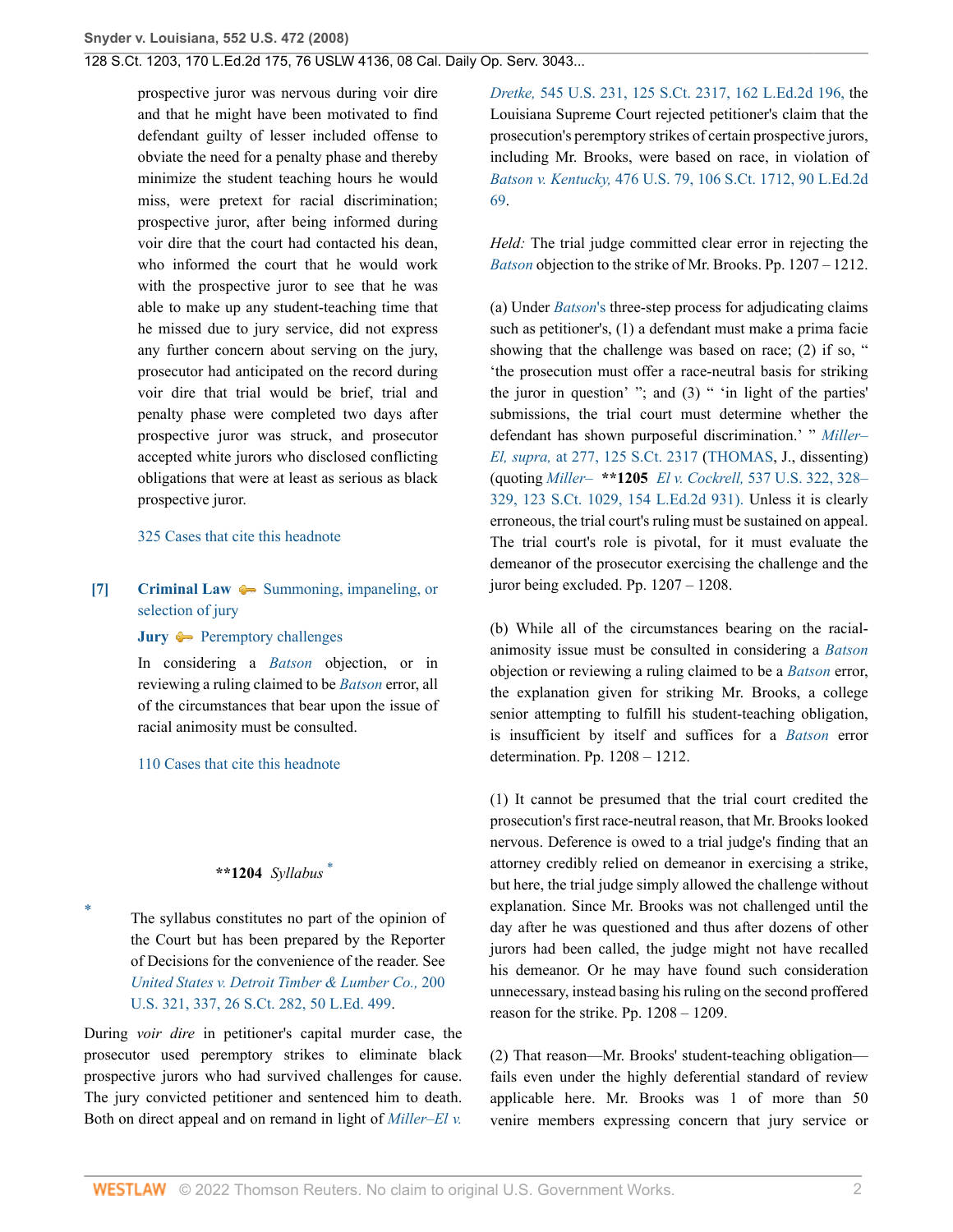sequestration would interfere with work, school, family, or other obligations. Although he was initially concerned about making up lost teaching time, he expressed no further concern once a law clerk reported that the school's dean would work with Mr. Brooks if he missed time for a trial that week, and the prosecutor did not question him more deeply about the matter. The proffered reason must be evaluated in light of the circumstances that the colloquy and law clerk report took place on Tuesday, the prosecution struck Mr. Brooks on Wednesday, the trial's guilt phase ended on Thursday, and its penalty phase ended on Friday. The prosecutor's scenario—that Mr. Brooks would have been inclined to find petitioner guilty of a lesser included offense to obviate the need for a penalty phase—is both highly speculative and unlikely. Mr. Brooks would be in a position to shorten the trial only if most or all of the jurors had favored a lesser verdict. Perhaps most telling, the trial's brevity, which the prosecutor anticipated on the record during *voir dire,* meant that jury service would not have seriously interfered with Mr. Brooks' ability to complete his student teaching. The dean offered to work with him, and the trial occurred relatively early in the fall term, giving Mr. Brooks several weeks to make up the time. The implausibility of the prosecutor's explanation is reinforced by his acceptance of white jurors who disclosed conflicting obligations that appear to have been at least as serious as Mr. Brooks'. Under *[Batson](http://www.westlaw.com/Link/Document/FullText?findType=Y&serNum=1986122459&originatingDoc=I1e964189f59811dcb595a478de34cd72&refType=RP&originationContext=document&vr=3.0&rs=cblt1.0&transitionType=DocumentItem&contextData=(sc.FindAndPrintPortal))*'s third stage, the prosecution's pretextual explanation gives rise to an inference of discriminatory intent. There is no need to decide here whether, in *[Batson](http://www.westlaw.com/Link/Document/FullText?findType=Y&serNum=1986122459&originatingDoc=I1e964189f59811dcb595a478de34cd72&refType=RP&originationContext=document&vr=3.0&rs=cblt1.0&transitionType=DocumentItem&contextData=(sc.FindAndPrintPortal))* cases, once a discriminatory intent is shown to be a motivating factor, the burden shifts to the prosecution to show that the discriminatory factor was not determinative. It is enough to recognize that a peremptory strike shown to have been motivated in substantial part by discriminatory intent could not be sustained based on any lesser showing by the prosecution. The record here does not show that the prosecution would have pre-emptively challenged Mr. Brooks based on his nervousness alone, **\*\*1206** and there is no realistic possibility that the subtle question of causation could be profitably explored further on remand more than a decade after petitioner's trial. Pp. 1208 – 1212.

[942 So.2d 484,](http://www.westlaw.com/Link/Document/FullText?findType=Y&serNum=2010226191&pubNum=735&originatingDoc=I1e964189f59811dcb595a478de34cd72&refType=RP&originationContext=document&vr=3.0&rs=cblt1.0&transitionType=DocumentItem&contextData=(sc.FindAndPrintPortal)) reversed and remanded.

[ALITO,](http://www.westlaw.com/Link/Document/FullText?findType=h&pubNum=176284&cite=0153052401&originatingDoc=I1e964189f59811dcb595a478de34cd72&refType=RQ&originationContext=document&vr=3.0&rs=cblt1.0&transitionType=DocumentItem&contextData=(sc.FindAndPrintPortal)) J., delivered the opinion of the Court, in which [ROBERTS](http://www.westlaw.com/Link/Document/FullText?findType=h&pubNum=176284&cite=0258116001&originatingDoc=I1e964189f59811dcb595a478de34cd72&refType=RQ&originationContext=document&vr=3.0&rs=cblt1.0&transitionType=DocumentItem&contextData=(sc.FindAndPrintPortal)), C. J., and [STEVENS,](http://www.westlaw.com/Link/Document/FullText?findType=h&pubNum=176284&cite=0156277701&originatingDoc=I1e964189f59811dcb595a478de34cd72&refType=RQ&originationContext=document&vr=3.0&rs=cblt1.0&transitionType=DocumentItem&contextData=(sc.FindAndPrintPortal)) [KENNEDY,](http://www.westlaw.com/Link/Document/FullText?findType=h&pubNum=176284&cite=0243105201&originatingDoc=I1e964189f59811dcb595a478de34cd72&refType=RQ&originationContext=document&vr=3.0&rs=cblt1.0&transitionType=DocumentItem&contextData=(sc.FindAndPrintPortal)) [SOUTER](http://www.westlaw.com/Link/Document/FullText?findType=h&pubNum=176284&cite=0263202201&originatingDoc=I1e964189f59811dcb595a478de34cd72&refType=RQ&originationContext=document&vr=3.0&rs=cblt1.0&transitionType=DocumentItem&contextData=(sc.FindAndPrintPortal)), [GINSBURG](http://www.westlaw.com/Link/Document/FullText?findType=h&pubNum=176284&cite=0224420501&originatingDoc=I1e964189f59811dcb595a478de34cd72&refType=RQ&originationContext=document&vr=3.0&rs=cblt1.0&transitionType=DocumentItem&contextData=(sc.FindAndPrintPortal)), and [BREYER](http://www.westlaw.com/Link/Document/FullText?findType=h&pubNum=176284&cite=0254766801&originatingDoc=I1e964189f59811dcb595a478de34cd72&refType=RQ&originationContext=document&vr=3.0&rs=cblt1.0&transitionType=DocumentItem&contextData=(sc.FindAndPrintPortal)), JJ., joined. [THOMAS](http://www.westlaw.com/Link/Document/FullText?findType=h&pubNum=176284&cite=0216654601&originatingDoc=I1e964189f59811dcb595a478de34cd72&refType=RQ&originationContext=document&vr=3.0&rs=cblt1.0&transitionType=DocumentItem&contextData=(sc.FindAndPrintPortal)), J., filed a dissenting opinion, in which [SCALIA,](http://www.westlaw.com/Link/Document/FullText?findType=h&pubNum=176284&cite=0254763301&originatingDoc=I1e964189f59811dcb595a478de34cd72&refType=RQ&originationContext=document&vr=3.0&rs=cblt1.0&transitionType=DocumentItem&contextData=(sc.FindAndPrintPortal)) J., joined, *post*, pp. 1212 – 1215.

#### **Attorneys and Law Firms**

[Stephen B. Bright,](http://www.westlaw.com/Link/Document/FullText?findType=h&pubNum=176284&cite=0162141901&originatingDoc=I1e964189f59811dcb595a478de34cd72&refType=RQ&originationContext=document&vr=3.0&rs=cblt1.0&transitionType=DocumentItem&contextData=(sc.FindAndPrintPortal)) Counsel of Record, Southern Center for Human Rights, Atlanta, Georgia, [Jelpi P. Picou, Jr.,](http://www.westlaw.com/Link/Document/FullText?findType=h&pubNum=176284&cite=0208766901&originatingDoc=I1e964189f59811dcb595a478de34cd72&refType=RQ&originationContext=document&vr=3.0&rs=cblt1.0&transitionType=DocumentItem&contextData=(sc.FindAndPrintPortal)) Marcia Widder, Capital Appeals Project, New Orleans, Louisiana, for Petitioner.

[Paul D. Connick, Jr.,](http://www.westlaw.com/Link/Document/FullText?findType=h&pubNum=176284&cite=0252937301&originatingDoc=I1e964189f59811dcb595a478de34cd72&refType=RQ&originationContext=document&vr=3.0&rs=cblt1.0&transitionType=DocumentItem&contextData=(sc.FindAndPrintPortal)) District Attorney, Jefferson Parish, State of Louisiana, [Terry M. Boudreaux](http://www.westlaw.com/Link/Document/FullText?findType=h&pubNum=176284&cite=0111767801&originatingDoc=I1e964189f59811dcb595a478de34cd72&refType=RQ&originationContext=document&vr=3.0&rs=cblt1.0&transitionType=DocumentItem&contextData=(sc.FindAndPrintPortal)), Counsel of Record, Assistant District Attorney, Gretna, Louisiana, for Respondent.

#### **Opinion**

Justice [ALITO](http://www.westlaw.com/Link/Document/FullText?findType=h&pubNum=176284&cite=0153052401&originatingDoc=I1e964189f59811dcb595a478de34cd72&refType=RQ&originationContext=document&vr=3.0&rs=cblt1.0&transitionType=DocumentItem&contextData=(sc.FindAndPrintPortal)) delivered the opinion of the Court.

**\*474** Petitioner Allen Snyder was convicted of first-degree murder in a Louisiana court and was sentenced to death. He asks us to review a decision of the Louisiana Supreme Court rejecting his claim that the prosecution exercised some of its peremptory jury challenges based on race, in violation of *Batson v. Kentucky,* [476 U.S. 79, 106 S.Ct. 1712, 90 L.Ed.2d](http://www.westlaw.com/Link/Document/FullText?findType=Y&serNum=1986122459&pubNum=708&originatingDoc=I1e964189f59811dcb595a478de34cd72&refType=RP&originationContext=document&vr=3.0&rs=cblt1.0&transitionType=DocumentItem&contextData=(sc.FindAndPrintPortal)) [69 \(1986\)](http://www.westlaw.com/Link/Document/FullText?findType=Y&serNum=1986122459&pubNum=708&originatingDoc=I1e964189f59811dcb595a478de34cd72&refType=RP&originationContext=document&vr=3.0&rs=cblt1.0&transitionType=DocumentItem&contextData=(sc.FindAndPrintPortal)). We hold that the trial court committed clear error in its ruling on a *[Batson](http://www.westlaw.com/Link/Document/FullText?findType=Y&serNum=1986122459&originatingDoc=I1e964189f59811dcb595a478de34cd72&refType=RP&originationContext=document&vr=3.0&rs=cblt1.0&transitionType=DocumentItem&contextData=(sc.FindAndPrintPortal))* objection, and we therefore reverse.

I

The crime for which petitioner was convicted occurred in August 1995. At that time, petitioner and his wife, Mary, had separated. On August 15, they discussed the possibility of reconciliation, and Mary agreed to meet with petitioner the next day. That night, Mary went on a date with Howard Wilson. During the evening, petitioner repeatedly attempted to page Mary, but she did not respond. At approximately 1:30 a.m. on August 16, Wilson drove up to the home of Mary's mother to drop Mary off. Petitioner was waiting at the scene armed with a knife. He opened the driver's side door of Wilson's car and repeatedly stabbed the occupants, **\*475** killing Wilson and wounding Mary. The State charged petitioner with first-degree murder and sought the death penalty based on the aggravating circumstance that petitioner had knowingly created a risk of death or great bodily harm to more than one person. See [La.Code Crim. Proc. Ann., Art.](http://www.westlaw.com/Link/Document/FullText?findType=L&pubNum=1000014&cite=LACRART905.4&originatingDoc=I1e964189f59811dcb595a478de34cd72&refType=LQ&originationContext=document&vr=3.0&rs=cblt1.0&transitionType=DocumentItem&contextData=(sc.FindAndPrintPortal)) [905.4\(A\)\(4\)](http://www.westlaw.com/Link/Document/FullText?findType=L&pubNum=1000014&cite=LACRART905.4&originatingDoc=I1e964189f59811dcb595a478de34cd72&refType=LQ&originationContext=document&vr=3.0&rs=cblt1.0&transitionType=DocumentItem&contextData=(sc.FindAndPrintPortal)) (West Supp.2008).

*Voir dire* began on Tuesday, August 27, 1996, and proceeded as follows. During the first phase, the trial court screened the panel to identify jurors who did not meet Louisiana's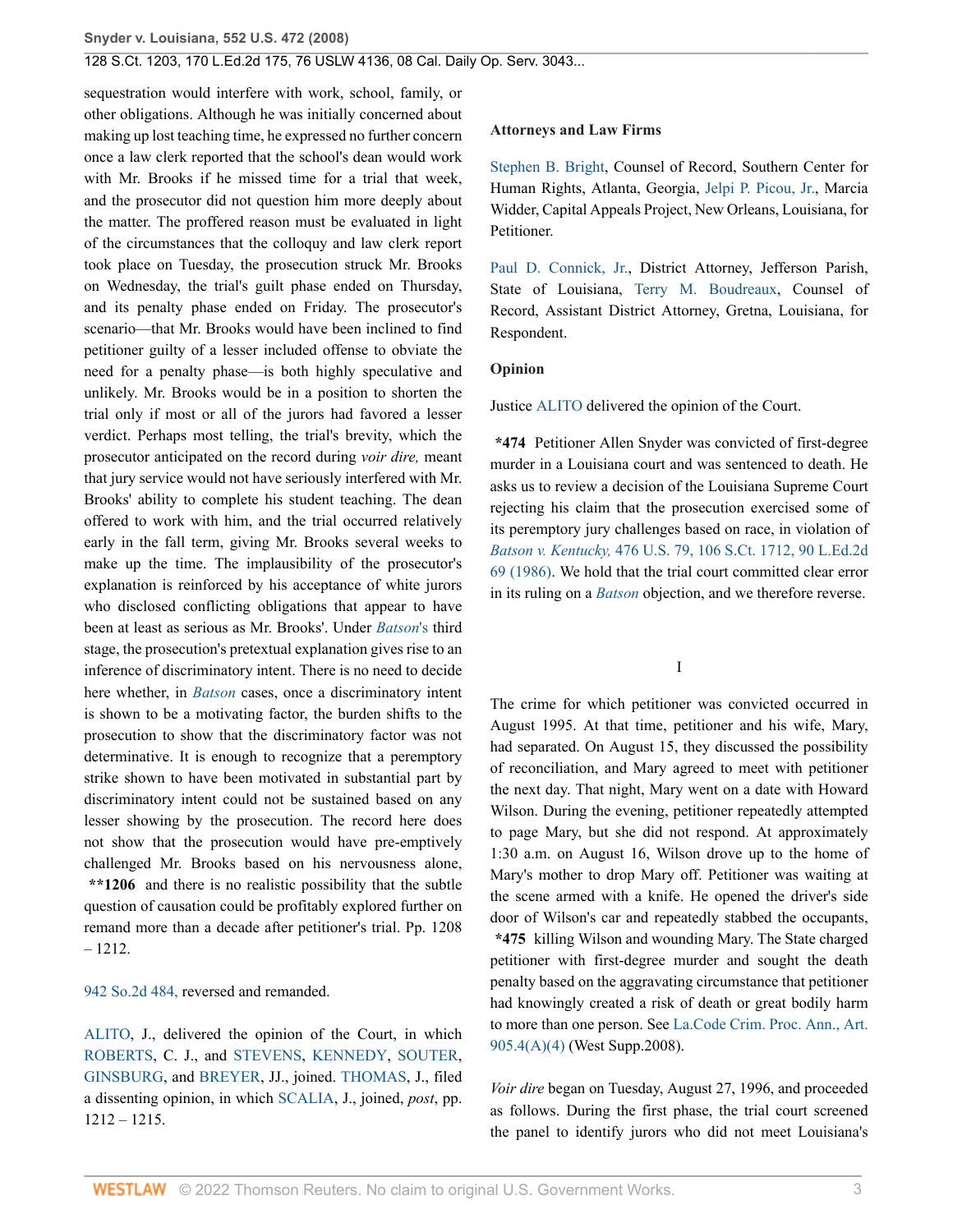# **Snyder v. Louisiana, 552 U.S. 472 (2008)**

128 S.Ct. 1203, 170 L.Ed.2d 175, 76 USLW 4136, 08 Cal. Daily Op. Serv. 3043...

requirements for jury service or claimed that service on the jury or sequestration for the duration of the trial would result in extreme hardship. More than 50 prospective jurors reported that they had work, family, or other commitments that would interfere with jury service. In each of those instances, the nature of the conflicting commitments was explored, and some of these jurors were dismissed. App. 58–164.

In the next phase, the court randomly selected panels of 13 potential jurors for **\*\*1207** further questioning. *Id.,* at 166– 167. The defense and prosecution addressed each panel and questioned the jurors both as a group and individually. At the conclusion of this questioning, the court ruled on challenges for cause. Then, the prosecution and the defense were given the opportunity to use peremptory challenges (each side had 12) to remove remaining jurors. The court continued this process of calling 13–person panels until the jury was filled. In accordance with Louisiana law, the parties were permitted to exercise "backstrikes." That is, they were allowed to use their peremptories up until the time when the final jury was sworn and thus were permitted to strike jurors whom they had initially accepted when the jurors' panels were called. See [La.Code Crim. Proc. Ann., Art. 795\(B\)\(1\)](http://www.westlaw.com/Link/Document/FullText?findType=L&pubNum=1000014&cite=LACRART795&originatingDoc=I1e964189f59811dcb595a478de34cd72&refType=LQ&originationContext=document&vr=3.0&rs=cblt1.0&transitionType=DocumentItem&contextData=(sc.FindAndPrintPortal)) (West 1998); *[State](http://www.westlaw.com/Link/Document/FullText?findType=Y&serNum=1996060621&pubNum=735&originatingDoc=I1e964189f59811dcb595a478de34cd72&refType=RP&fi=co_pp_sp_735_376&originationContext=document&vr=3.0&rs=cblt1.0&transitionType=DocumentItem&contextData=(sc.FindAndPrintPortal)#co_pp_sp_735_376) v. Taylor,* [93–2201, pp. 22–23 \(La.2/28/96\), 669 So.2d 364,](http://www.westlaw.com/Link/Document/FullText?findType=Y&serNum=1996060621&pubNum=735&originatingDoc=I1e964189f59811dcb595a478de34cd72&refType=RP&fi=co_pp_sp_735_376&originationContext=document&vr=3.0&rs=cblt1.0&transitionType=DocumentItem&contextData=(sc.FindAndPrintPortal)#co_pp_sp_735_376) [376](http://www.westlaw.com/Link/Document/FullText?findType=Y&serNum=1996060621&pubNum=735&originatingDoc=I1e964189f59811dcb595a478de34cd72&refType=RP&fi=co_pp_sp_735_376&originationContext=document&vr=3.0&rs=cblt1.0&transitionType=DocumentItem&contextData=(sc.FindAndPrintPortal)#co_pp_sp_735_376).

Eighty-five prospective jurors were questioned as members of a panel. Thirty-six of these survived challenges for **\*476** cause; 5 of the 36 were black (as is petitioner); and all 5 of the prospective black jurors were eliminated by the prosecution through the use of peremptory strikes. The jury found petitioner guilty of first-degree murder and determined that he should receive the death penalty.

On direct appeal, the Louisiana Supreme Court conditionally affirmed petitioner's conviction. The court rejected petitioner's *[Batson](http://www.westlaw.com/Link/Document/FullText?findType=Y&serNum=1986122459&originatingDoc=I1e964189f59811dcb595a478de34cd72&refType=RP&originationContext=document&vr=3.0&rs=cblt1.0&transitionType=DocumentItem&contextData=(sc.FindAndPrintPortal))* claim but remanded the case for a *nunc pro tunc* determination of petitioner's competency to stand trial. *State v. Snyder,* [98–1078 \(La.4/14/99\), 750 So.2d 832.](http://www.westlaw.com/Link/Document/FullText?findType=Y&serNum=1999103789&pubNum=735&originatingDoc=I1e964189f59811dcb595a478de34cd72&refType=RP&originationContext=document&vr=3.0&rs=cblt1.0&transitionType=DocumentItem&contextData=(sc.FindAndPrintPortal)) Two justices dissented and would have found a *[Batson](http://www.westlaw.com/Link/Document/FullText?findType=Y&serNum=1986122459&originatingDoc=I1e964189f59811dcb595a478de34cd72&refType=RP&originationContext=document&vr=3.0&rs=cblt1.0&transitionType=DocumentItem&contextData=(sc.FindAndPrintPortal))* violation. See *id.,* [at 866](http://www.westlaw.com/Link/Document/FullText?findType=Y&serNum=1999103789&originatingDoc=I1e964189f59811dcb595a478de34cd72&refType=RP&originationContext=document&vr=3.0&rs=cblt1.0&transitionType=DocumentItem&contextData=(sc.FindAndPrintPortal)) (Johnson, J., dissenting), 863 (Lemmon, J., concurring in part and dissenting in part).

On remand, the trial court found that petitioner had been competent to stand trial, and the Louisiana Supreme Court affirmed that determination. *[State v. Snyder,](http://www.westlaw.com/Link/Document/FullText?findType=Y&serNum=2004327155&pubNum=735&originatingDoc=I1e964189f59811dcb595a478de34cd72&refType=RP&originationContext=document&vr=3.0&rs=cblt1.0&transitionType=DocumentItem&contextData=(sc.FindAndPrintPortal))* 1998–1078 [\(La.4/14/04\), 874 So.2d 739.](http://www.westlaw.com/Link/Document/FullText?findType=Y&serNum=2004327155&pubNum=735&originatingDoc=I1e964189f59811dcb595a478de34cd72&refType=RP&originationContext=document&vr=3.0&rs=cblt1.0&transitionType=DocumentItem&contextData=(sc.FindAndPrintPortal)) Petitioner petitioned this Court for a writ of certiorari, and while his petition was pending, this Court decided *[Miller–El v. Dretke,](http://www.westlaw.com/Link/Document/FullText?findType=Y&serNum=2006791870&pubNum=708&originatingDoc=I1e964189f59811dcb595a478de34cd72&refType=RP&originationContext=document&vr=3.0&rs=cblt1.0&transitionType=DocumentItem&contextData=(sc.FindAndPrintPortal))* 545 U.S. 231, 125 [S.Ct. 2317, 162 L.Ed.2d 196 \(2005\).](http://www.westlaw.com/Link/Document/FullText?findType=Y&serNum=2006791870&pubNum=708&originatingDoc=I1e964189f59811dcb595a478de34cd72&refType=RP&originationContext=document&vr=3.0&rs=cblt1.0&transitionType=DocumentItem&contextData=(sc.FindAndPrintPortal)) We then granted the petition, vacated the judgment, and remanded the case to the Louisiana Supreme Court for further consideration in light of *[Miller–El](http://www.westlaw.com/Link/Document/FullText?findType=Y&serNum=2006791870&originatingDoc=I1e964189f59811dcb595a478de34cd72&refType=RP&originationContext=document&vr=3.0&rs=cblt1.0&transitionType=DocumentItem&contextData=(sc.FindAndPrintPortal))*. *Snyder v. Louisiana,* [545 U.S. 1137, 125 S.Ct.](http://www.westlaw.com/Link/Document/FullText?findType=Y&serNum=2005201380&pubNum=708&originatingDoc=I1e964189f59811dcb595a478de34cd72&refType=RP&originationContext=document&vr=3.0&rs=cblt1.0&transitionType=DocumentItem&contextData=(sc.FindAndPrintPortal)) [2956, 162 L.Ed.2d 884 \(2005\).](http://www.westlaw.com/Link/Document/FullText?findType=Y&serNum=2005201380&pubNum=708&originatingDoc=I1e964189f59811dcb595a478de34cd72&refType=RP&originationContext=document&vr=3.0&rs=cblt1.0&transitionType=DocumentItem&contextData=(sc.FindAndPrintPortal)) On remand, the Louisiana Supreme Court again rejected Snyder's *[Batson](http://www.westlaw.com/Link/Document/FullText?findType=Y&serNum=1986122459&originatingDoc=I1e964189f59811dcb595a478de34cd72&refType=RP&originationContext=document&vr=3.0&rs=cblt1.0&transitionType=DocumentItem&contextData=(sc.FindAndPrintPortal))* claim, this time by a vote of 4 to 3. See [1998–1078 \(La.9/6/06\), 942](http://www.westlaw.com/Link/Document/FullText?findType=Y&serNum=2010226191&pubNum=735&originatingDoc=I1e964189f59811dcb595a478de34cd72&refType=RP&originationContext=document&vr=3.0&rs=cblt1.0&transitionType=DocumentItem&contextData=(sc.FindAndPrintPortal)) [So.2d 484.](http://www.westlaw.com/Link/Document/FullText?findType=Y&serNum=2010226191&pubNum=735&originatingDoc=I1e964189f59811dcb595a478de34cd72&refType=RP&originationContext=document&vr=3.0&rs=cblt1.0&transitionType=DocumentItem&contextData=(sc.FindAndPrintPortal)) We again granted certiorari, [551 U.S. 1144, 127](http://www.westlaw.com/Link/Document/FullText?findType=Y&serNum=2011745052&pubNum=708&originatingDoc=I1e964189f59811dcb595a478de34cd72&refType=RP&originationContext=document&vr=3.0&rs=cblt1.0&transitionType=DocumentItem&contextData=(sc.FindAndPrintPortal)) [S.Ct. 3004, 168 L.Ed.2d 726 \(2007\),](http://www.westlaw.com/Link/Document/FullText?findType=Y&serNum=2011745052&pubNum=708&originatingDoc=I1e964189f59811dcb595a478de34cd72&refType=RP&originationContext=document&vr=3.0&rs=cblt1.0&transitionType=DocumentItem&contextData=(sc.FindAndPrintPortal)) and now reverse.

II

<span id="page-3-0"></span>**[\[1\]](#page-0-1)** *[Batson](http://www.westlaw.com/Link/Document/FullText?findType=Y&serNum=1986122459&originatingDoc=I1e964189f59811dcb595a478de34cd72&refType=RP&originationContext=document&vr=3.0&rs=cblt1.0&transitionType=DocumentItem&contextData=(sc.FindAndPrintPortal))* provides a three-step process for a trial court to use in adjudicating a claim that a peremptory challenge was based on race:

" 'First, a defendant must make a prima facie showing that a peremptory challenge has been exercised on the basis of race[; s]econd, if that showing has been made, **\*477** the prosecution must offer a race-neutral basis for striking the juror in question[; and t]hird, in light of the parties' submissions, the trial court must determine whether the defendant has shown purposeful discrimination.' " *[Miller–](http://www.westlaw.com/Link/Document/FullText?findType=Y&serNum=2006791870&pubNum=708&originatingDoc=I1e964189f59811dcb595a478de34cd72&refType=RP&originationContext=document&vr=3.0&rs=cblt1.0&transitionType=DocumentItem&contextData=(sc.FindAndPrintPortal)) El v. Dretke, supra,* [at 277\[, 125 S.Ct. 2317\]](http://www.westlaw.com/Link/Document/FullText?findType=Y&serNum=2006791870&pubNum=708&originatingDoc=I1e964189f59811dcb595a478de34cd72&refType=RP&originationContext=document&vr=3.0&rs=cblt1.0&transitionType=DocumentItem&contextData=(sc.FindAndPrintPortal)) (THOMAS, J., dissenting) (quoting *[Miller–El v. Cockrell,](http://www.westlaw.com/Link/Document/FullText?findType=Y&serNum=2003177406&pubNum=708&originatingDoc=I1e964189f59811dcb595a478de34cd72&refType=RP&originationContext=document&vr=3.0&rs=cblt1.0&transitionType=DocumentItem&contextData=(sc.FindAndPrintPortal))* 537 U.S. 322, [328–329\[, 123 S.Ct. 1029, 154 L.Ed.2d 931\] \(2003\)](http://www.westlaw.com/Link/Document/FullText?findType=Y&serNum=2003177406&pubNum=708&originatingDoc=I1e964189f59811dcb595a478de34cd72&refType=RP&originationContext=document&vr=3.0&rs=cblt1.0&transitionType=DocumentItem&contextData=(sc.FindAndPrintPortal))).

<span id="page-3-4"></span><span id="page-3-3"></span><span id="page-3-2"></span><span id="page-3-1"></span>**[\[2\]](#page-0-2) [\[3\]](#page-0-3) [\[4\]](#page-0-4) [\[5\]](#page-0-5)** On appeal, a trial court's ruling on the issue of discriminatory intent must be sustained unless it is clearly erroneous. See *[Hernandez v. New York,](http://www.westlaw.com/Link/Document/FullText?findType=Y&serNum=1991097682&pubNum=708&originatingDoc=I1e964189f59811dcb595a478de34cd72&refType=RP&originationContext=document&vr=3.0&rs=cblt1.0&transitionType=DocumentItem&contextData=(sc.FindAndPrintPortal))* 500 U.S. [352, 369, 111 S.Ct. 1859, 114 L.Ed.2d 395 \(1991\)](http://www.westlaw.com/Link/Document/FullText?findType=Y&serNum=1991097682&pubNum=708&originatingDoc=I1e964189f59811dcb595a478de34cd72&refType=RP&originationContext=document&vr=3.0&rs=cblt1.0&transitionType=DocumentItem&contextData=(sc.FindAndPrintPortal)) **\*\*1208** (plurality opinion); *id.,* [at 372, 111 S.Ct. 1859](http://www.westlaw.com/Link/Document/FullText?findType=Y&serNum=1991097682&pubNum=708&originatingDoc=I1e964189f59811dcb595a478de34cd72&refType=RP&originationContext=document&vr=3.0&rs=cblt1.0&transitionType=DocumentItem&contextData=(sc.FindAndPrintPortal)) (O'Connor, J., joined by SCALIA, J., concurring in judgment). The trial court has a pivotal role in evaluating *[Batson](http://www.westlaw.com/Link/Document/FullText?findType=Y&serNum=1986122459&originatingDoc=I1e964189f59811dcb595a478de34cd72&refType=RP&originationContext=document&vr=3.0&rs=cblt1.0&transitionType=DocumentItem&contextData=(sc.FindAndPrintPortal))* claims. Step three of the *[Batson](http://www.westlaw.com/Link/Document/FullText?findType=Y&serNum=1986122459&originatingDoc=I1e964189f59811dcb595a478de34cd72&refType=RP&originationContext=document&vr=3.0&rs=cblt1.0&transitionType=DocumentItem&contextData=(sc.FindAndPrintPortal))* inquiry involves an evaluation of the prosecutor's credibility, see [476 U.S., at 98, n. 21, 106](http://www.westlaw.com/Link/Document/FullText?findType=Y&serNum=1986122459&pubNum=708&originatingDoc=I1e964189f59811dcb595a478de34cd72&refType=RP&originationContext=document&vr=3.0&rs=cblt1.0&transitionType=DocumentItem&contextData=(sc.FindAndPrintPortal)) [S.Ct. 1712,](http://www.westlaw.com/Link/Document/FullText?findType=Y&serNum=1986122459&pubNum=708&originatingDoc=I1e964189f59811dcb595a478de34cd72&refType=RP&originationContext=document&vr=3.0&rs=cblt1.0&transitionType=DocumentItem&contextData=(sc.FindAndPrintPortal)) and "the best evidence [of discriminatory intent] often will be the demeanor of the attorney who exercises the challenge," *Hernandez,* [500 U.S., at 365, 111 S.Ct.](http://www.westlaw.com/Link/Document/FullText?findType=Y&serNum=1991097682&pubNum=708&originatingDoc=I1e964189f59811dcb595a478de34cd72&refType=RP&originationContext=document&vr=3.0&rs=cblt1.0&transitionType=DocumentItem&contextData=(sc.FindAndPrintPortal)) [1859](http://www.westlaw.com/Link/Document/FullText?findType=Y&serNum=1991097682&pubNum=708&originatingDoc=I1e964189f59811dcb595a478de34cd72&refType=RP&originationContext=document&vr=3.0&rs=cblt1.0&transitionType=DocumentItem&contextData=(sc.FindAndPrintPortal)) (plurality opinion). In addition, race-neutral reasons for peremptory challenges often invoke a juror's demeanor (*e.g.,* nervousness, inattention), making the trial court's firsthand observations of even greater importance. In this situation, the trial court must evaluate not only whether the prosecutor's demeanor belies a discriminatory intent, but also whether the juror's demeanor can credibly be said to have exhibited the basis for the strike attributed to the juror by the prosecutor. We have recognized that these determinations of credibility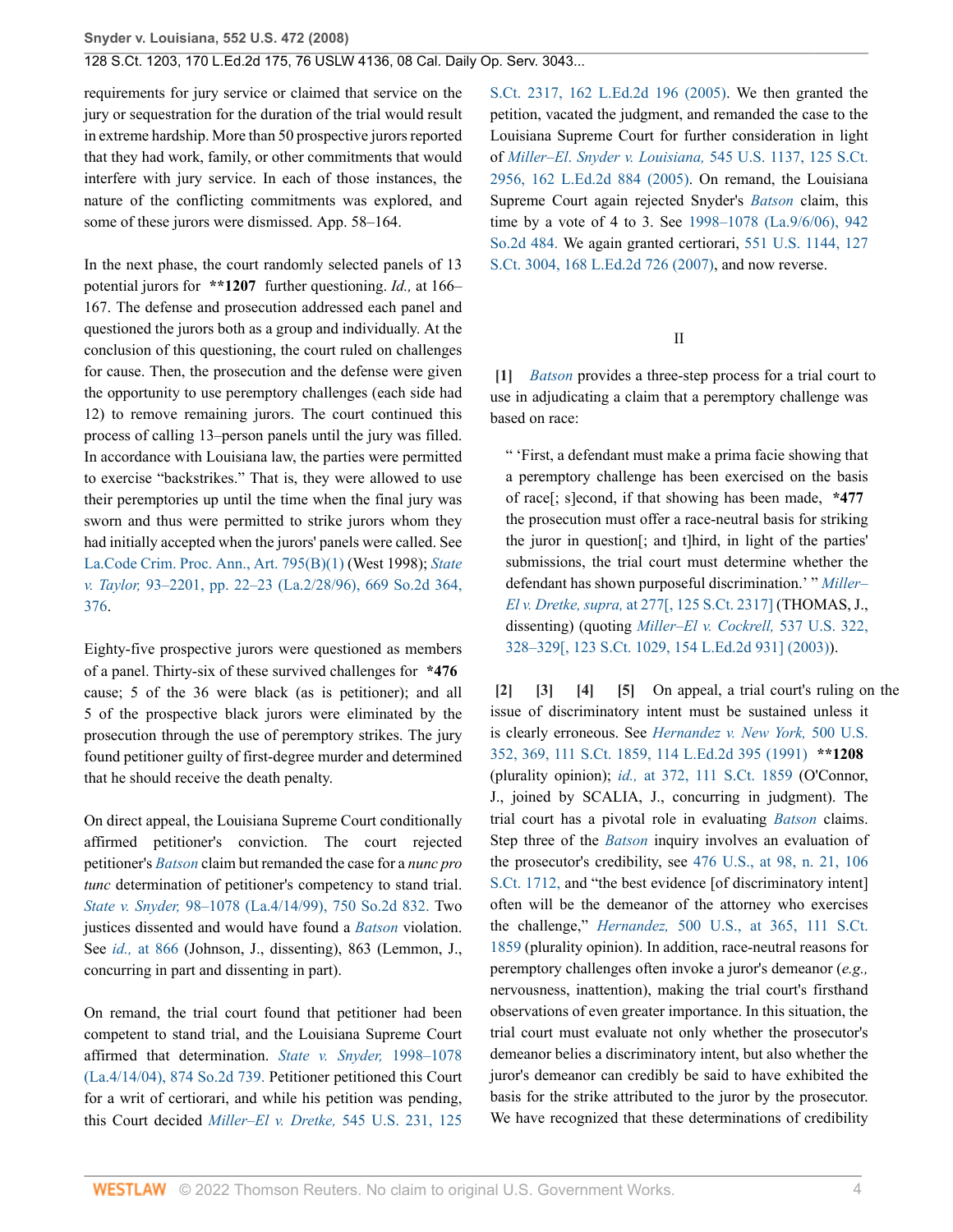and demeanor lie " 'peculiarly within a trial judge's province,' " *[ibid.](http://www.westlaw.com/Link/Document/FullText?findType=Y&serNum=1991097682&originatingDoc=I1e964189f59811dcb595a478de34cd72&refType=RP&originationContext=document&vr=3.0&rs=cblt1.0&transitionType=DocumentItem&contextData=(sc.FindAndPrintPortal))* (quoting *Wainwright v. Witt,* [469 U.S. 412, 428, 105](http://www.westlaw.com/Link/Document/FullText?findType=Y&serNum=1985104035&pubNum=708&originatingDoc=I1e964189f59811dcb595a478de34cd72&refType=RP&originationContext=document&vr=3.0&rs=cblt1.0&transitionType=DocumentItem&contextData=(sc.FindAndPrintPortal)) [S.Ct. 844, 83 L.Ed.2d 841 \(1985\)\)](http://www.westlaw.com/Link/Document/FullText?findType=Y&serNum=1985104035&pubNum=708&originatingDoc=I1e964189f59811dcb595a478de34cd72&refType=RP&originationContext=document&vr=3.0&rs=cblt1.0&transitionType=DocumentItem&contextData=(sc.FindAndPrintPortal)), and we have stated that "in the absence of exceptional circumstances, we would defer to [the trial court]," [500 U.S., at 366, 111 S.Ct. 1859](http://www.westlaw.com/Link/Document/FullText?findType=Y&serNum=1991097682&pubNum=708&originatingDoc=I1e964189f59811dcb595a478de34cd72&refType=RP&originationContext=document&vr=3.0&rs=cblt1.0&transitionType=DocumentItem&contextData=(sc.FindAndPrintPortal)) (plurality opinion).

## III

<span id="page-4-0"></span>**[\[6\]](#page-0-0)** Petitioner centers his *[Batson](http://www.westlaw.com/Link/Document/FullText?findType=Y&serNum=1986122459&originatingDoc=I1e964189f59811dcb595a478de34cd72&refType=RP&originationContext=document&vr=3.0&rs=cblt1.0&transitionType=DocumentItem&contextData=(sc.FindAndPrintPortal))* claim on the prosecution's strikes of two black jurors, Jeffrey Brooks and Elaine Scott. **\*478** Because we find that the trial court committed clear error in overruling petitioner's *[Batson](http://www.westlaw.com/Link/Document/FullText?findType=Y&serNum=1986122459&originatingDoc=I1e964189f59811dcb595a478de34cd72&refType=RP&originationContext=document&vr=3.0&rs=cblt1.0&transitionType=DocumentItem&contextData=(sc.FindAndPrintPortal))* objection with respect to Mr. Brooks, we have no need to consider petitioner's claim regarding Ms. Scott. See, *e.g., [United States v.](http://www.westlaw.com/Link/Document/FullText?findType=Y&serNum=1994086052&pubNum=506&originatingDoc=I1e964189f59811dcb595a478de34cd72&refType=RP&fi=co_pp_sp_506_902&originationContext=document&vr=3.0&rs=cblt1.0&transitionType=DocumentItem&contextData=(sc.FindAndPrintPortal)#co_pp_sp_506_902) Vasquez–Lopez,* [22 F.3d 900, 902 \(C.A.9 1994\)](http://www.westlaw.com/Link/Document/FullText?findType=Y&serNum=1994086052&pubNum=506&originatingDoc=I1e964189f59811dcb595a478de34cd72&refType=RP&fi=co_pp_sp_506_902&originationContext=document&vr=3.0&rs=cblt1.0&transitionType=DocumentItem&contextData=(sc.FindAndPrintPortal)#co_pp_sp_506_902) ("[T]he Constitution forbids striking even a single prospective juror for a discriminatory purpose"); *[United States v. Lane,](http://www.westlaw.com/Link/Document/FullText?findType=Y&serNum=1989015168&pubNum=350&originatingDoc=I1e964189f59811dcb595a478de34cd72&refType=RP&fi=co_pp_sp_350_105&originationContext=document&vr=3.0&rs=cblt1.0&transitionType=DocumentItem&contextData=(sc.FindAndPrintPortal)#co_pp_sp_350_105)* 866 [F.2d 103, 105 \(C.A.4 1989\);](http://www.westlaw.com/Link/Document/FullText?findType=Y&serNum=1989015168&pubNum=350&originatingDoc=I1e964189f59811dcb595a478de34cd72&refType=RP&fi=co_pp_sp_350_105&originationContext=document&vr=3.0&rs=cblt1.0&transitionType=DocumentItem&contextData=(sc.FindAndPrintPortal)#co_pp_sp_350_105) *[United States v. Clemons,](http://www.westlaw.com/Link/Document/FullText?findType=Y&serNum=1988044850&pubNum=350&originatingDoc=I1e964189f59811dcb595a478de34cd72&refType=RP&fi=co_pp_sp_350_747&originationContext=document&vr=3.0&rs=cblt1.0&transitionType=DocumentItem&contextData=(sc.FindAndPrintPortal)#co_pp_sp_350_747)* 843 [F.2d 741, 747 \(C.A.3 1988\);](http://www.westlaw.com/Link/Document/FullText?findType=Y&serNum=1988044850&pubNum=350&originatingDoc=I1e964189f59811dcb595a478de34cd72&refType=RP&fi=co_pp_sp_350_747&originationContext=document&vr=3.0&rs=cblt1.0&transitionType=DocumentItem&contextData=(sc.FindAndPrintPortal)#co_pp_sp_350_747) *[United States v. Battle,](http://www.westlaw.com/Link/Document/FullText?findType=Y&serNum=1987161197&pubNum=350&originatingDoc=I1e964189f59811dcb595a478de34cd72&refType=RP&fi=co_pp_sp_350_1086&originationContext=document&vr=3.0&rs=cblt1.0&transitionType=DocumentItem&contextData=(sc.FindAndPrintPortal)#co_pp_sp_350_1086)* 836 F.2d [1084, 1086 \(C.A.8 1987\)](http://www.westlaw.com/Link/Document/FullText?findType=Y&serNum=1987161197&pubNum=350&originatingDoc=I1e964189f59811dcb595a478de34cd72&refType=RP&fi=co_pp_sp_350_1086&originationContext=document&vr=3.0&rs=cblt1.0&transitionType=DocumentItem&contextData=(sc.FindAndPrintPortal)#co_pp_sp_350_1086); *[United States v. David,](http://www.westlaw.com/Link/Document/FullText?findType=Y&serNum=1986153364&pubNum=350&originatingDoc=I1e964189f59811dcb595a478de34cd72&refType=RP&fi=co_pp_sp_350_1571&originationContext=document&vr=3.0&rs=cblt1.0&transitionType=DocumentItem&contextData=(sc.FindAndPrintPortal)#co_pp_sp_350_1571)* 803 F.2d [1567, 1571 \(C.A.11 1986\)](http://www.westlaw.com/Link/Document/FullText?findType=Y&serNum=1986153364&pubNum=350&originatingDoc=I1e964189f59811dcb595a478de34cd72&refType=RP&fi=co_pp_sp_350_1571&originationContext=document&vr=3.0&rs=cblt1.0&transitionType=DocumentItem&contextData=(sc.FindAndPrintPortal)#co_pp_sp_350_1571).

<span id="page-4-1"></span>**[\[7\]](#page-1-2)** In *[Miller–El v. Dretke,](http://www.westlaw.com/Link/Document/FullText?findType=Y&serNum=2006791870&originatingDoc=I1e964189f59811dcb595a478de34cd72&refType=RP&originationContext=document&vr=3.0&rs=cblt1.0&transitionType=DocumentItem&contextData=(sc.FindAndPrintPortal))* the Court made it clear that in considering a *[Batson](http://www.westlaw.com/Link/Document/FullText?findType=Y&serNum=1986122459&originatingDoc=I1e964189f59811dcb595a478de34cd72&refType=RP&originationContext=document&vr=3.0&rs=cblt1.0&transitionType=DocumentItem&contextData=(sc.FindAndPrintPortal))* objection, or in reviewing a ruling claimed to be *[Batson](http://www.westlaw.com/Link/Document/FullText?findType=Y&serNum=1986122459&originatingDoc=I1e964189f59811dcb595a478de34cd72&refType=RP&originationContext=document&vr=3.0&rs=cblt1.0&transitionType=DocumentItem&contextData=(sc.FindAndPrintPortal))* error, all of the circumstances that bear upon the issue of racial animosity must be consulted. [545](http://www.westlaw.com/Link/Document/FullText?findType=Y&serNum=2006791870&pubNum=708&originatingDoc=I1e964189f59811dcb595a478de34cd72&refType=RP&originationContext=document&vr=3.0&rs=cblt1.0&transitionType=DocumentItem&contextData=(sc.FindAndPrintPortal)) [U.S., at 239, 125 S.Ct. 2317.](http://www.westlaw.com/Link/Document/FullText?findType=Y&serNum=2006791870&pubNum=708&originatingDoc=I1e964189f59811dcb595a478de34cd72&refType=RP&originationContext=document&vr=3.0&rs=cblt1.0&transitionType=DocumentItem&contextData=(sc.FindAndPrintPortal)) Here, as just one example, if there were persisting doubts as to the outcome, a court would be required to consider the strike of Ms. Scott for the bearing it might have upon the strike of Mr. Brooks. In this case, however, the explanation given for the strike of Mr. Brooks is by itself unconvincing and suffices for the determination that there was *[Batson](http://www.westlaw.com/Link/Document/FullText?findType=Y&serNum=1986122459&originatingDoc=I1e964189f59811dcb595a478de34cd72&refType=RP&originationContext=document&vr=3.0&rs=cblt1.0&transitionType=DocumentItem&contextData=(sc.FindAndPrintPortal))* error.

When defense counsel made a *[Batson](http://www.westlaw.com/Link/Document/FullText?findType=Y&serNum=1986122459&originatingDoc=I1e964189f59811dcb595a478de34cd72&refType=RP&originationContext=document&vr=3.0&rs=cblt1.0&transitionType=DocumentItem&contextData=(sc.FindAndPrintPortal))* objection concerning the strike of Mr. Brooks, a college senior who was attempting to fulfill his student-teaching obligation, the prosecution offered two race-neutral reasons for the strike. The prosecutor explained:

"I thought about it last night. Number 1, the main reason is that he looked very nervous to me throughout the questioning. Number 2, he's one of the fellows that came up at the beginning [of *voir dire*] and said he was going to miss class. He's a student teacher. My main concern is for that reason, that being that he might, to go home quickly, come back with guilty of a lesser verdict so there wouldn't be a penalty phase. Those are my two reasons." App. 444.

**\*479** Defense counsel disputed both explanations, *id.,* at 444–445, and the trial judge ruled as follows: "All right. I'm going [to] allow the challenge. I'm going to allow the challenge," *id.,* at 445. We discuss **\*\*1209** the prosecution's two proffered grounds for striking Mr. Brooks in turn.

A

With respect to the first reason, the Louisiana Supreme Court was correct that "nervousness cannot be shown from a cold transcript, which is why ... the [trial] judge's evaluation must be given much deference." [942 So.2d, at 496.](http://www.westlaw.com/Link/Document/FullText?findType=Y&serNum=2010226191&pubNum=735&originatingDoc=I1e964189f59811dcb595a478de34cd72&refType=RP&fi=co_pp_sp_735_496&originationContext=document&vr=3.0&rs=cblt1.0&transitionType=DocumentItem&contextData=(sc.FindAndPrintPortal)#co_pp_sp_735_496) As noted above, deference is especially appropriate where a trial judge has made a finding that an attorney credibly relied on demeanor in exercising a strike. Here, however, the record does not show that the trial judge actually made a determination concerning Mr. Brooks' demeanor. The trial judge was given two explanations for the strike. Rather than making a specific finding on the record concerning Mr. Brooks' demeanor, the trial judge simply allowed the challenge without explanation. It is possible that the judge did not have any impression one way or the other concerning Mr. Brooks' demeanor. Mr. Brooks was not challenged until the day after he was questioned, and by that time dozens of other jurors had been questioned. Thus, the trial judge may not have recalled Mr. Brooks' demeanor. Or, the trial judge may have found it unnecessary to consider Mr. Brooks' demeanor, instead basing his ruling completely on the second proffered justification for the strike. For these reasons, we cannot presume that the trial judge credited the prosecutor's assertion that Mr. Brooks was nervous.

# B

The second reason proffered for the strike of Mr. Brooks his student-teaching obligation—fails even under the highly deferential standard of review that is applicable here. At the beginning of *voir dire,* when the trial court asked the **\*480** members of the venire whether jury service or sequestration would pose an extreme hardship, Mr. Brooks was 1 of more than 50 members of the venire who expressed concern that jury service or sequestration would interfere with work, school, family, or other obligations.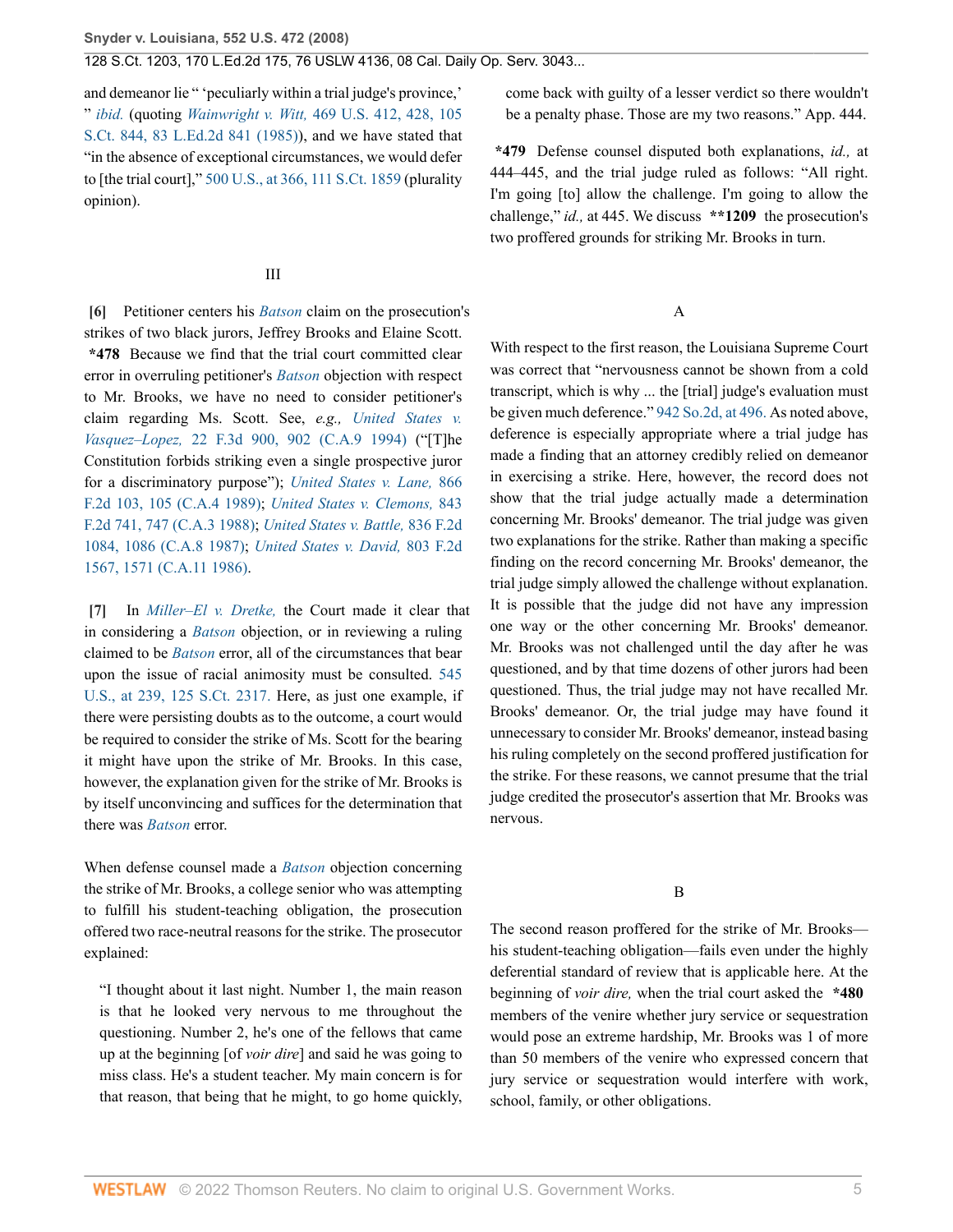**Snyder v. Louisiana, 552 U.S. 472 (2008)**

128 S.Ct. 1203, 170 L.Ed.2d 175, 76 USLW 4136, 08 Cal. Daily Op. Serv. 3043...

When Mr. Brooks came forward, the following exchange took place:

"MR. JEFFREY BROOKS: ... I'm a student at Southern University, New Orleans. This is my last semester. My major requires me to student teach, and today I've already missed a half a day. That is part of my—it's required for me to graduate this semester.

"[DEFENSE COUNSEL]: Mr. Brooks, if you—how many days would you miss if you were sequestered on this jury? Do you teach every day?

"MR. JEFFREY BROOKS: Five days a week.

"[DEFENSE COUNSEL]: Five days a week.

"MR. JEFFREY BROOKS: And it's 8:30 through 3:00.

"[DEFENSE COUNSEL]: If you missed this week, is there any way that you could make it up this semester?

"MR. JEFFREY BROOKS: Well, the first two weeks I observe, the remaining I begin teaching, so there is something I'm missing right now that will better me towards my teaching career.

"[DEFENSE COUNSEL]: Is there any way that you could make up the observed observation *[sic]* that you're missing today, at another time?

"MR. JEFFREY BROOKS: It may be possible, I'm not sure.

"[DEFENSE COUNSEL]: Okay. So that—

"THE COURT: Is there anyone we could call, like a Dean or anything, that we could speak to?

**\*\*1210** "MR. JEFFREY BROOKS: Actually I spoke to my Dean, Doctor Tillman, who's at the university probably right now.

"THE COURT: All right.

**\*481** "MR. JEFFREY BROOKS: Would you like to speak to him?

"THE COURT: Yeah.

"MR. JEFFREY BROOKS: I don't have his card on me.

"THE COURT: Why don't you give [a law clerk] his number, give [a law clerk] his name and we'll call him and we'll see what we can do.

"(MR. JEFFREY BROOKS LEFT THE BENCH)." App. 102–104.

Shortly thereafter, the court again spoke with Mr. Brooks:

"THE LAW CLERK: Jeffrey Brooks, the requirement for his teaching is a three hundred clock hour observation. Doctor Tillman at Southern University said that as long as it's just this week, he doesn't see that it would cause a problem with Mr. Brooks completing his observation time within this semester.

"(MR. BROOKS APPROACHED THE BENCH)

"THE COURT: We talked to Doctor Tillman and he says he doesn't see a problem as long as it's just this week, you know, he'll work with you on it. Okay?

"MR. JEFFREY BROOKS: Okay.

"(MR. JEFFREY BROOKS LEFT THE BENCH)." *Id.,* at 116.

Once Mr. Brooks heard the law clerk's report about the conversation with Doctor Tillman, Mr. Brooks did not express any further concern about serving on the jury, and the prosecution did not choose to question him more deeply about this matter.

The colloquy with Mr. Brooks and the law clerk's report took place on Tuesday, August 27; the prosecution struck Mr. Brooks the following day, Wednesday, August 28; the guilt phase of petitioner's trial ended the next day, Thursday, August 29; and the penalty phase was completed by the end of the week, on Friday, August 30.

**\*482** The prosecutor's second proffered reason for striking Mr. Brooks must be evaluated in light of these circumstances. The prosecutor claimed to be apprehensive that Mr. Brooks, in order to minimize the student-teaching hours missed during jury service, might have been motivated to find petitioner guilty, not of first-degree murder, but of a lesser included offense because this would obviate the need for a penalty phase proceeding. But this scenario was highly speculative. Even if Mr. Brooks had favored a quick resolution, that would not have necessarily led him to reject a finding of first-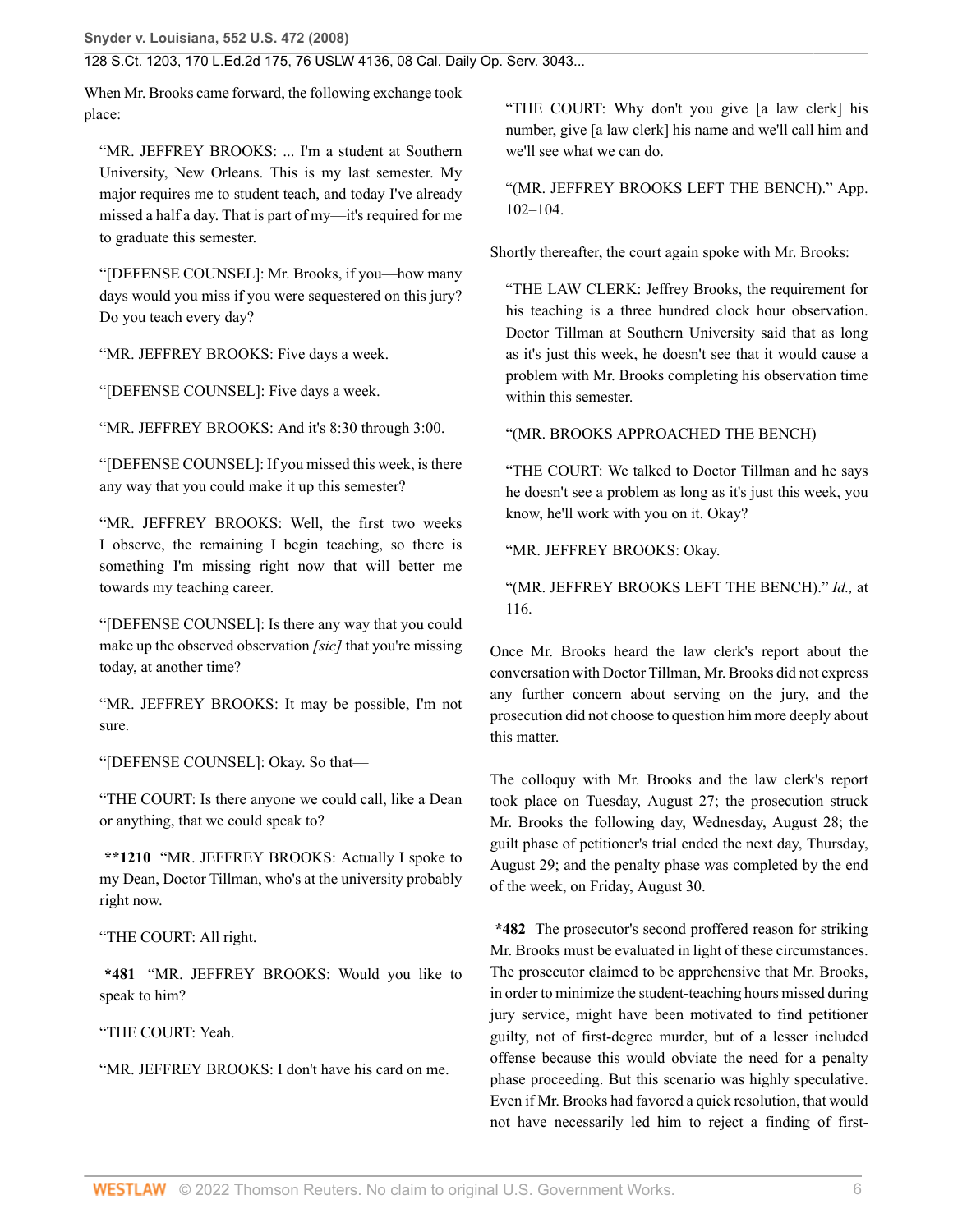<span id="page-6-2"></span>[2](#page-6-3)

degree murder. If the majority of jurors had initially favored a finding of first-degree murder, Mr. Brooks' purported inclination might have led him to agree in order to speed the deliberations. Only if all or most of the other jurors had favored the lesser verdict would Mr. Brooks have been in a position to shorten the trial by favoring such a verdict.

<span id="page-6-1"></span>Perhaps most telling, the brevity of petitioner's trial something that the prosecutor anticipated on the record during *voir dire* <sup>[1](#page-6-0)</sup>—meant that serving on the jury would not have seriously interfered with Mr. Brooks' ability to complete his required student teaching. As noted, petitioner's trial was completed by Friday, August 30. If Mr. Brooks, who reported to court and was peremptorily challenged **\*\*1211** on Wednesday, August 28, had been permitted to serve, he would have missed only two additional days of student teaching, Thursday, August 29, and Friday, August 30. Mr. Brooks' dean promised to "work with" Mr. Brooks to see that he was able to make up any student-teaching time that he missed due to jury service; the dean stated that he did not think that this would be a problem; and the record contains no suggestion that Mr. Brooks remained troubled after hearing the report of the dean's remarks. In addition, although the record does not include the academic calendar of **\*483** Mr. Brooks' university, it is apparent that the trial occurred relatively early in the fall semester. With many weeks remaining in the term, Mr. Brooks would have needed to make up no more than an hour or two per week in order to compensate for the time that he would have lost due to jury service. When all of these considerations are taken into account, the prosecutor's second proffered justification for striking Mr. Brooks is suspicious.

<span id="page-6-0"></span>[1](#page-6-1) See, *e.g.,* App. 98, 105, 111, 121, 130, 204.

The implausibility of this explanation is reinforced by the prosecutor's acceptance of white jurors who disclosed conflicting obligations that appear to have been at least as serious as Mr. Brooks'. We recognize that a retrospective comparison of jurors based on a cold appellate record may be very misleading when alleged similarities were not raised at trial. In that situation, an appellate court must be mindful that an exploration of the alleged similarities at the time of trial might have shown that the jurors in question were not really comparable. In this case, however, the shared characteristic, *i.e.,* concern about serving on the jury due to conflicting obligations, was thoroughly explored by the trial court when the relevant jurors asked to be excused for cause.<sup>[2](#page-6-2)</sup>

The Louisiana Supreme Court did not hold that petitioner had procedurally defaulted reliance on a comparison of the African–American jurors whom the prosecution struck with white jurors whom the prosecution accepted. On the contrary, the State Supreme Court itself made such a comparison. See [942 So.2d 484, 495–496 \(2006\)](http://www.westlaw.com/Link/Document/FullText?findType=Y&serNum=2010226191&pubNum=735&originatingDoc=I1e964189f59811dcb595a478de34cd72&refType=RP&fi=co_pp_sp_735_495&originationContext=document&vr=3.0&rs=cblt1.0&transitionType=DocumentItem&contextData=(sc.FindAndPrintPortal)#co_pp_sp_735_495).

A comparison between Mr. Brooks and Roland Laws, a white juror, is particularly striking. During the initial stage of *voir dire,* Mr. Laws approached the court and offered strong reasons why serving on the sequestered jury would cause him hardship. Mr. Laws stated that he was "a selfemployed general contractor," with "two houses that are nearing completion, one [with the occupants] ... moving in this weekend." *Id.,* at 129. He explained that, if he served on the jury, "the people won't [be able to] move **\*484** in." *Id.,* at 130. Mr. Laws also had demanding family obligations:

"[M]y wife just had a [hysterectomy](http://www.westlaw.com/Link/Document/FullText?entityType=mproc&entityId=Ibc5d07f4475411db9765f9243f53508a&originationContext=document&transitionType=DocumentItem&contextData=(sc.Default)&vr=3.0&rs=cblt1.0), so I'm running the kids back and forth to school, and we're not originally from here, so I have no family in the area, so between the two things, it's kind of bad timing for me." *Ibid.*

Although these obligations seem substantially more pressing than Mr. Brooks', the prosecution questioned Mr. Laws and attempted to elicit assurances that he would be able to serve despite his work and family obligations. See *ibid.* (prosecutor asking Mr. Laws "[i]f you got stuck on jury duty anyway ... would you try to make other arrangements as best you could?"). And the prosecution declined the opportunity to use a peremptory strike on Mr. Laws. *Id.,* at 549. If the prosecution had been sincerely concerned that Mr. Brooks would favor a lesser verdict than first-degree murder in order to shorten the trial, it is hard to see why the prosecution would not have had at least as much concern regarding Mr. Laws.

<span id="page-6-3"></span>**\*\*1212** The situation regarding another white juror, John Donnes, although less fully developed, is also significant. At the end of the first day of *voir dire,* Mr. Donnes approached the court and raised the possibility that he would have an important work commitment later that week. *Id.,* at 349. Because Mr. Donnes stated that he would know the next morning whether he would actually have a problem, the court suggested that Mr. Donnes raise the matter again at that time. *Ibid.* The next day, Mr. Donnes again expressed concern about serving, stating that, in order to serve, "I'd have to cancel too many things," including an urgent appointment at which his presence was essential. *Id.,* at 467–468. Despite Mr. Donnes' concern, the prosecution did not strike him. *Id.,* at 490.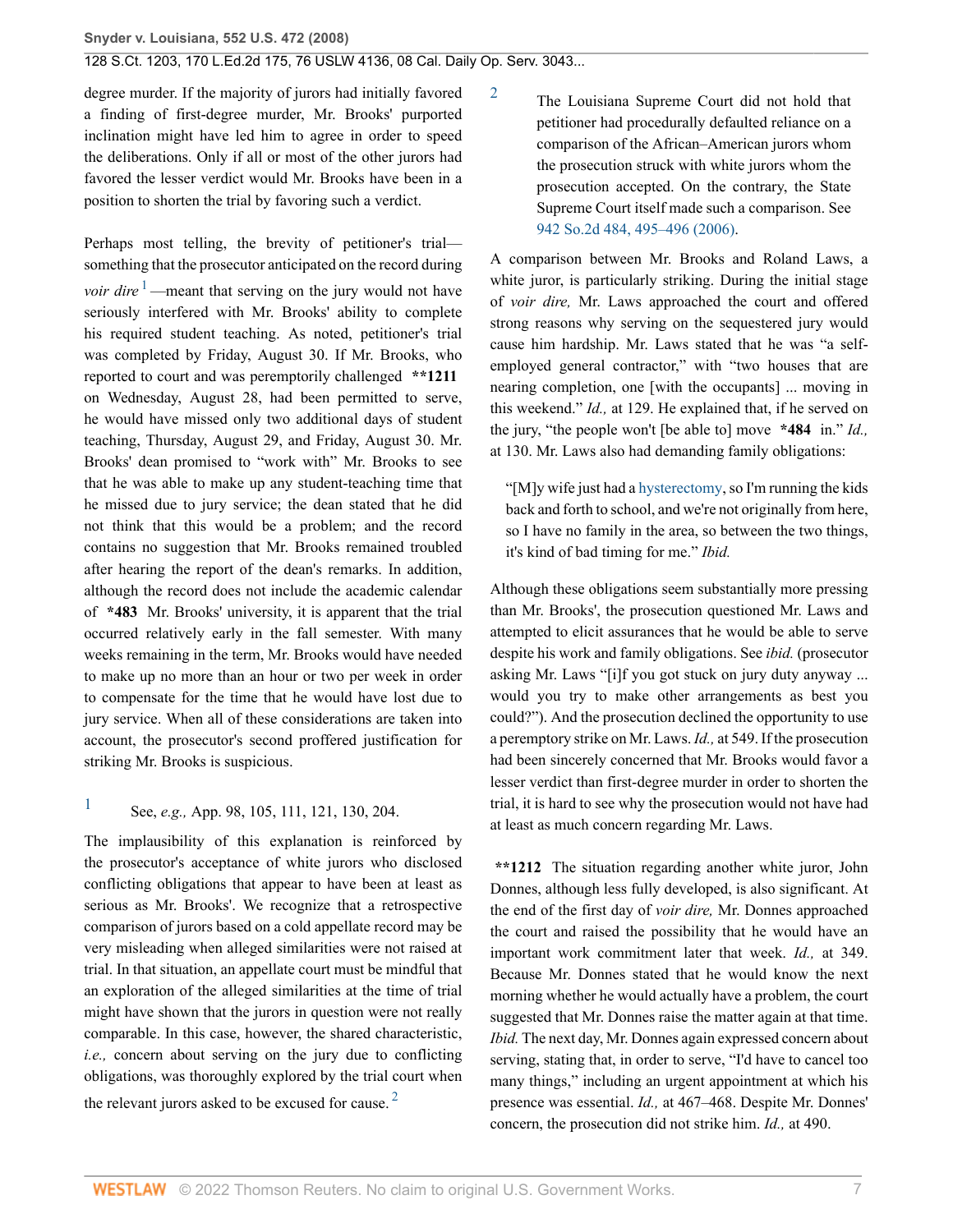As previously noted, the question presented at the third stage of the *[Batson](http://www.westlaw.com/Link/Document/FullText?findType=Y&serNum=1986122459&originatingDoc=I1e964189f59811dcb595a478de34cd72&refType=RP&originationContext=document&vr=3.0&rs=cblt1.0&transitionType=DocumentItem&contextData=(sc.FindAndPrintPortal))* inquiry is " 'whether the defendant has **\*485** shown purposeful discrimination.' " *[Miller–El v. Dretke,](http://www.westlaw.com/Link/Document/FullText?findType=Y&serNum=2006791870&pubNum=708&originatingDoc=I1e964189f59811dcb595a478de34cd72&refType=RP&originationContext=document&vr=3.0&rs=cblt1.0&transitionType=DocumentItem&contextData=(sc.FindAndPrintPortal))* 545 [U.S., at 277, 125 S.Ct. 2317](http://www.westlaw.com/Link/Document/FullText?findType=Y&serNum=2006791870&pubNum=708&originatingDoc=I1e964189f59811dcb595a478de34cd72&refType=RP&originationContext=document&vr=3.0&rs=cblt1.0&transitionType=DocumentItem&contextData=(sc.FindAndPrintPortal)) (THOMAS, J., dissenting). The prosecution's proffer of this pretextual explanation naturally gives rise to an inference of discriminatory intent. See *[id.,](http://www.westlaw.com/Link/Document/FullText?findType=Y&serNum=2006791870&pubNum=708&originatingDoc=I1e964189f59811dcb595a478de34cd72&refType=RP&originationContext=document&vr=3.0&rs=cblt1.0&transitionType=DocumentItem&contextData=(sc.FindAndPrintPortal))* [at 252, 125 S.Ct. 2317](http://www.westlaw.com/Link/Document/FullText?findType=Y&serNum=2006791870&pubNum=708&originatingDoc=I1e964189f59811dcb595a478de34cd72&refType=RP&originationContext=document&vr=3.0&rs=cblt1.0&transitionType=DocumentItem&contextData=(sc.FindAndPrintPortal)) (opinion of the Court) (noting the "pretextual significance" of a "stated reason [that] does not hold up"); *Purkett v. Elem,* [514 U.S. 765, 768, 115 S.Ct. 1769,](http://www.westlaw.com/Link/Document/FullText?findType=Y&serNum=1995107859&pubNum=708&originatingDoc=I1e964189f59811dcb595a478de34cd72&refType=RP&originationContext=document&vr=3.0&rs=cblt1.0&transitionType=DocumentItem&contextData=(sc.FindAndPrintPortal)) [131 L.Ed.2d 834 \(1995\)](http://www.westlaw.com/Link/Document/FullText?findType=Y&serNum=1995107859&pubNum=708&originatingDoc=I1e964189f59811dcb595a478de34cd72&refType=RP&originationContext=document&vr=3.0&rs=cblt1.0&transitionType=DocumentItem&contextData=(sc.FindAndPrintPortal)) *(per curiam)* ("At [the third] stage, implausible or fantastic justifications may (and probably will) be found to be pretexts for purposeful discrimination"); *Hernandez,* [500 U.S., at 365, 111 S.Ct. 1859](http://www.westlaw.com/Link/Document/FullText?findType=Y&serNum=1991097682&pubNum=708&originatingDoc=I1e964189f59811dcb595a478de34cd72&refType=RP&originationContext=document&vr=3.0&rs=cblt1.0&transitionType=DocumentItem&contextData=(sc.FindAndPrintPortal)) (plurality opinion) ("In the typical peremptory challenge inquiry, the decisive question will be whether counsel's race-neutral explanation for a peremptory challenge should be believed"). Cf. *[St. Mary's Honor Center v. Hicks,](http://www.westlaw.com/Link/Document/FullText?findType=Y&serNum=1993129848&pubNum=708&originatingDoc=I1e964189f59811dcb595a478de34cd72&refType=RP&originationContext=document&vr=3.0&rs=cblt1.0&transitionType=DocumentItem&contextData=(sc.FindAndPrintPortal))* 509 U.S. 502, 511, [113 S.Ct. 2742, 125 L.Ed.2d 407 \(1993\)](http://www.westlaw.com/Link/Document/FullText?findType=Y&serNum=1993129848&pubNum=708&originatingDoc=I1e964189f59811dcb595a478de34cd72&refType=RP&originationContext=document&vr=3.0&rs=cblt1.0&transitionType=DocumentItem&contextData=(sc.FindAndPrintPortal)) ("[R]ejection of the defendant's proffered [nondiscriminatory] reasons will *permit* the trier of fact to infer the ultimate fact of intentional discrimination").

In other circumstances, we have held that, once it is shown that a discriminatory intent was a substantial or motivating factor in an action taken by a state actor, the burden shifts to the party defending the action to show that this factor was not determinative. See *[Hunter v. Underwood,](http://www.westlaw.com/Link/Document/FullText?findType=Y&serNum=1985119228&pubNum=708&originatingDoc=I1e964189f59811dcb595a478de34cd72&refType=RP&originationContext=document&vr=3.0&rs=cblt1.0&transitionType=DocumentItem&contextData=(sc.FindAndPrintPortal))* 471 U.S. 222, [228, 105 S.Ct. 1916, 85 L.Ed.2d 222 \(1985\).](http://www.westlaw.com/Link/Document/FullText?findType=Y&serNum=1985119228&pubNum=708&originatingDoc=I1e964189f59811dcb595a478de34cd72&refType=RP&originationContext=document&vr=3.0&rs=cblt1.0&transitionType=DocumentItem&contextData=(sc.FindAndPrintPortal)) We have not previously applied this rule in a *[Batson](http://www.westlaw.com/Link/Document/FullText?findType=Y&serNum=1986122459&originatingDoc=I1e964189f59811dcb595a478de34cd72&refType=RP&originationContext=document&vr=3.0&rs=cblt1.0&transitionType=DocumentItem&contextData=(sc.FindAndPrintPortal))* case, and we need not decide here whether that standard governs in this context. For present purposes, it is enough to recognize that a peremptory strike shown to have been motivated in substantial part by discriminatory intent could not be sustained based on any lesser showing by the prosecution. And in light of the circumstances here—including absence of anything in the record showing that the trial judge credited the claim that Mr. Brooks was nervous, the prosecution's description of both of its proffered explanations as "main concern[s]," App. 444, and the adverse inference noted above—the record does not show that the prosecution would have pre-emptively challenged Mr. Brooks based on his nervousness alone. See *Hunter, supra,* [at 228, 105 S.Ct. 1916.](http://www.westlaw.com/Link/Document/FullText?findType=Y&serNum=1985119228&pubNum=708&originatingDoc=I1e964189f59811dcb595a478de34cd72&refType=RP&originationContext=document&vr=3.0&rs=cblt1.0&transitionType=DocumentItem&contextData=(sc.FindAndPrintPortal)) **\*486** Nor is there any realistic possibility that this subtle question of causation could be profitably explored further on remand at this late date, more than a decade after petitioner's trial.

\* \* \*

We therefore reverse the judgment of the Louisiana Supreme Court and remand the case for further proceedings not inconsistent with this opinion.

*It is so ordered.*

# Justice [THOMAS,](http://www.westlaw.com/Link/Document/FullText?findType=h&pubNum=176284&cite=0216654601&originatingDoc=I1e964189f59811dcb595a478de34cd72&refType=RQ&originationContext=document&vr=3.0&rs=cblt1.0&transitionType=DocumentItem&contextData=(sc.FindAndPrintPortal)) with whom Justice [SCALIA](http://www.westlaw.com/Link/Document/FullText?findType=h&pubNum=176284&cite=0254763301&originatingDoc=I1e964189f59811dcb595a478de34cd72&refType=RQ&originationContext=document&vr=3.0&rs=cblt1.0&transitionType=DocumentItem&contextData=(sc.FindAndPrintPortal)) joins, dissenting.

Petitioner essentially asks this Court to second-guess the factbased determinations **\*\*1213** of the Louisiana courts as to the reasons for a prosecutor's decision to strike two jurors. The evaluation of a prosecutor's motives for striking a juror is at bottom a credibility judgment, which lies " ' peculiarly within a trial judge's province.' " *[Hernandez v. New York,](http://www.westlaw.com/Link/Document/FullText?findType=Y&serNum=1991097682&pubNum=708&originatingDoc=I1e964189f59811dcb595a478de34cd72&refType=RP&originationContext=document&vr=3.0&rs=cblt1.0&transitionType=DocumentItem&contextData=(sc.FindAndPrintPortal))* 500 U.S. [352, 365, 111 S.Ct. 1859, 114 L.Ed.2d 395 \(1991\)](http://www.westlaw.com/Link/Document/FullText?findType=Y&serNum=1991097682&pubNum=708&originatingDoc=I1e964189f59811dcb595a478de34cd72&refType=RP&originationContext=document&vr=3.0&rs=cblt1.0&transitionType=DocumentItem&contextData=(sc.FindAndPrintPortal)) (plurality opinion) (quoting *Wainwright v. Witt,* [469 U.S. 412, 428, 105](http://www.westlaw.com/Link/Document/FullText?findType=Y&serNum=1985104035&pubNum=708&originatingDoc=I1e964189f59811dcb595a478de34cd72&refType=RP&originationContext=document&vr=3.0&rs=cblt1.0&transitionType=DocumentItem&contextData=(sc.FindAndPrintPortal)) [S.Ct. 844, 83 L.Ed.2d 841 \(1985\)](http://www.westlaw.com/Link/Document/FullText?findType=Y&serNum=1985104035&pubNum=708&originatingDoc=I1e964189f59811dcb595a478de34cd72&refType=RP&originationContext=document&vr=3.0&rs=cblt1.0&transitionType=DocumentItem&contextData=(sc.FindAndPrintPortal))); *[Hernandez, supra,](http://www.westlaw.com/Link/Document/FullText?findType=Y&serNum=1991097682&pubNum=708&originatingDoc=I1e964189f59811dcb595a478de34cd72&refType=RP&originationContext=document&vr=3.0&rs=cblt1.0&transitionType=DocumentItem&contextData=(sc.FindAndPrintPortal))* at 372, [111 S.Ct. 1859](http://www.westlaw.com/Link/Document/FullText?findType=Y&serNum=1991097682&pubNum=708&originatingDoc=I1e964189f59811dcb595a478de34cd72&refType=RP&originationContext=document&vr=3.0&rs=cblt1.0&transitionType=DocumentItem&contextData=(sc.FindAndPrintPortal)) (O'Connor, J., concurring in judgment); *ante,* at 1208. "[I]n the absence of exceptional circumstances, we [should] defer to state-court factual findings." *[Hernandez,](http://www.westlaw.com/Link/Document/FullText?findType=Y&serNum=1991097682&pubNum=708&originatingDoc=I1e964189f59811dcb595a478de34cd72&refType=RP&originationContext=document&vr=3.0&rs=cblt1.0&transitionType=DocumentItem&contextData=(sc.FindAndPrintPortal))* [500 U.S., at 366, 111 S.Ct. 1859](http://www.westlaw.com/Link/Document/FullText?findType=Y&serNum=1991097682&pubNum=708&originatingDoc=I1e964189f59811dcb595a478de34cd72&refType=RP&originationContext=document&vr=3.0&rs=cblt1.0&transitionType=DocumentItem&contextData=(sc.FindAndPrintPortal)) (plurality opinion). None of the evidence in the record as to jurors Jeffrey Brooks and Elaine Scott demonstrates that the trial court clearly erred in finding they were not stricken on the basis of race. Because the trial court's determination was a "permissible view of the evidence," *id.,* [at 369, 111 S.Ct. 1859,](http://www.westlaw.com/Link/Document/FullText?findType=Y&serNum=1991097682&pubNum=708&originatingDoc=I1e964189f59811dcb595a478de34cd72&refType=RP&originationContext=document&vr=3.0&rs=cblt1.0&transitionType=DocumentItem&contextData=(sc.FindAndPrintPortal)) I would affirm the judgment of the Louisiana Supreme Court.

The Court begins by setting out the "deferential standard," *ante,* at 1209, that we apply to a trial court's resolution of a *Batson v. Kentucky,* [476 U.S. 79, 106 S.Ct. 1712, 90](http://www.westlaw.com/Link/Document/FullText?findType=Y&serNum=1986122459&pubNum=708&originatingDoc=I1e964189f59811dcb595a478de34cd72&refType=RP&originationContext=document&vr=3.0&rs=cblt1.0&transitionType=DocumentItem&contextData=(sc.FindAndPrintPortal)) [L.Ed.2d 69 \(1986\),](http://www.westlaw.com/Link/Document/FullText?findType=Y&serNum=1986122459&pubNum=708&originatingDoc=I1e964189f59811dcb595a478de34cd72&refType=RP&originationContext=document&vr=3.0&rs=cblt1.0&transitionType=DocumentItem&contextData=(sc.FindAndPrintPortal)) claim, noting that we will overturn a ruling on the question of discriminatory intent only if it is "clearly erroneous," *ante,* at 1208. Under this standard, we "will not reverse a lower court's **\*487** finding of fact simply because we would have decided the case differently." *[Easley](http://www.westlaw.com/Link/Document/FullText?findType=Y&serNum=2001321643&pubNum=708&originatingDoc=I1e964189f59811dcb595a478de34cd72&refType=RP&originationContext=document&vr=3.0&rs=cblt1.0&transitionType=DocumentItem&contextData=(sc.FindAndPrintPortal)) v. Cromartie,* [532 U.S. 234, 242, 121 S.Ct. 1452, 149 L.Ed.2d](http://www.westlaw.com/Link/Document/FullText?findType=Y&serNum=2001321643&pubNum=708&originatingDoc=I1e964189f59811dcb595a478de34cd72&refType=RP&originationContext=document&vr=3.0&rs=cblt1.0&transitionType=DocumentItem&contextData=(sc.FindAndPrintPortal)) [430 \(2001\)](http://www.westlaw.com/Link/Document/FullText?findType=Y&serNum=2001321643&pubNum=708&originatingDoc=I1e964189f59811dcb595a478de34cd72&refType=RP&originationContext=document&vr=3.0&rs=cblt1.0&transitionType=DocumentItem&contextData=(sc.FindAndPrintPortal)) (internal quotation marks omitted). Instead, a reviewing court must ask "whether, 'on the entire evidence,' it is 'left with the definite and firm conviction that a mistake has been committed.' " *[Ibid.](http://www.westlaw.com/Link/Document/FullText?findType=Y&serNum=2001321643&originatingDoc=I1e964189f59811dcb595a478de34cd72&refType=RP&originationContext=document&vr=3.0&rs=cblt1.0&transitionType=DocumentItem&contextData=(sc.FindAndPrintPortal))* (quoting *[United States v. United](http://www.westlaw.com/Link/Document/FullText?findType=Y&serNum=1948119024&pubNum=708&originatingDoc=I1e964189f59811dcb595a478de34cd72&refType=RP&originationContext=document&vr=3.0&rs=cblt1.0&transitionType=DocumentItem&contextData=(sc.FindAndPrintPortal)) States Gypsum Co.,* [333 U.S. 364, 395, 68 S.Ct. 525, 92 L.Ed.](http://www.westlaw.com/Link/Document/FullText?findType=Y&serNum=1948119024&pubNum=708&originatingDoc=I1e964189f59811dcb595a478de34cd72&refType=RP&originationContext=document&vr=3.0&rs=cblt1.0&transitionType=DocumentItem&contextData=(sc.FindAndPrintPortal)) [746 \(1948\)](http://www.westlaw.com/Link/Document/FullText?findType=Y&serNum=1948119024&pubNum=708&originatingDoc=I1e964189f59811dcb595a478de34cd72&refType=RP&originationContext=document&vr=3.0&rs=cblt1.0&transitionType=DocumentItem&contextData=(sc.FindAndPrintPortal))).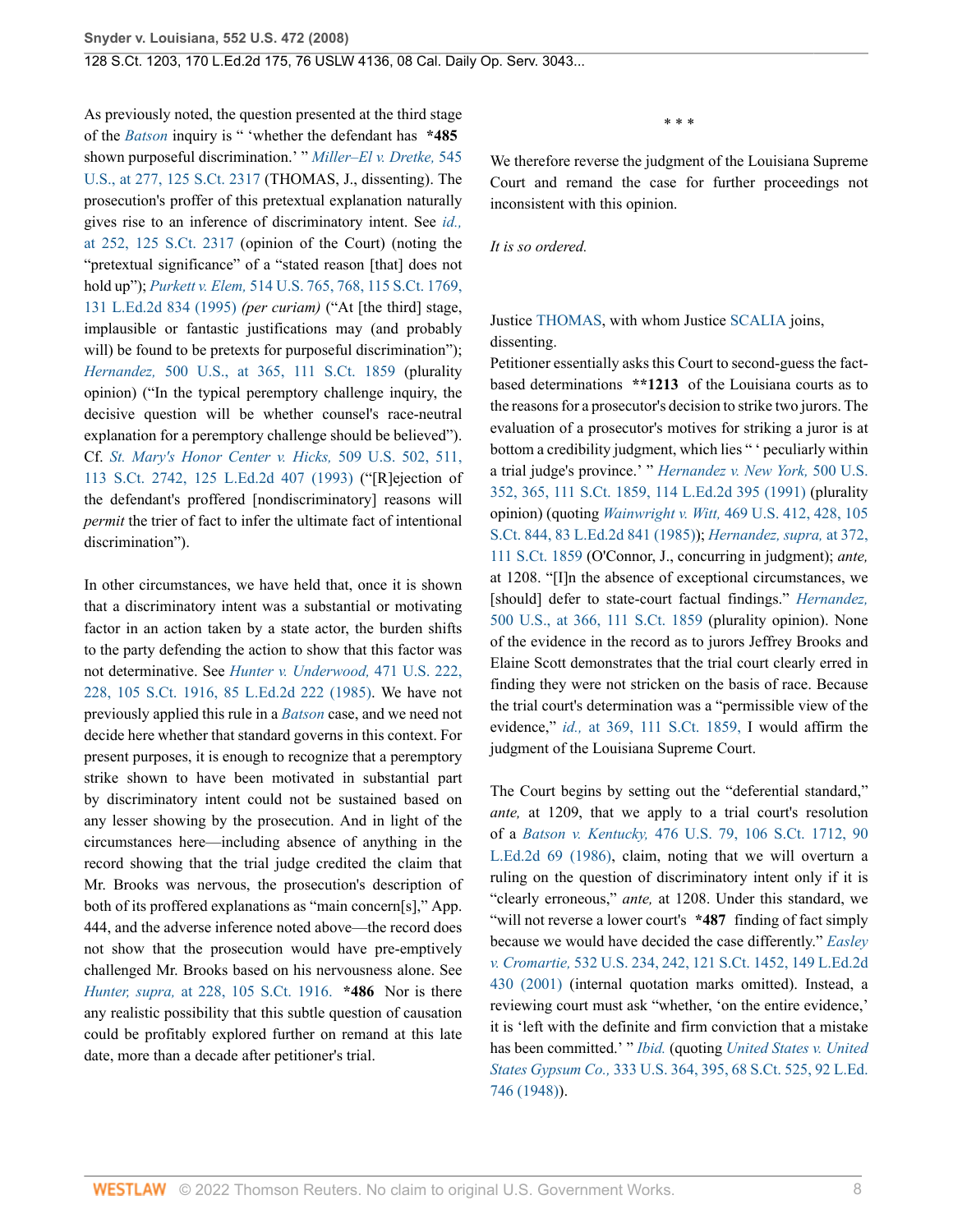The Court acknowledges two reasons why a trial court "has a pivotal role in evaluating *[Batson](http://www.westlaw.com/Link/Document/FullText?findType=Y&serNum=1986122459&originatingDoc=I1e964189f59811dcb595a478de34cd72&refType=RP&originationContext=document&vr=3.0&rs=cblt1.0&transitionType=DocumentItem&contextData=(sc.FindAndPrintPortal))* claims." *Ante,* at 1208. First, the Court notes that the trial court is uniquely situated to judge the prosecutor's credibility because the best evidence of discriminatory intent " 'often will be the demeanor of the attorney who exercises the challenge.' " *Ibid.* (quoting *Hernandez, supra,* [at 365, 111 S.Ct. 1859](http://www.westlaw.com/Link/Document/FullText?findType=Y&serNum=1991097682&pubNum=708&originatingDoc=I1e964189f59811dcb595a478de34cd72&refType=RP&originationContext=document&vr=3.0&rs=cblt1.0&transitionType=DocumentItem&contextData=(sc.FindAndPrintPortal)) (plurality opinion)). Second, it recognizes that the trial court's "firsthand observations" of the juror's demeanor are of "grea[t] importance" in determining whether the prosecutor's neutral basis for the strike is credible. *Ante,* at 1208.

The Court's conclusion, however, reveals that it is only paying lipservice to the pivotal role of the trial court. The Court second-guesses the trial court's determinations in this case merely because the judge did not clarify which of the prosecutor's neutral bases for striking Mr. Brooks was dispositive. But we have never suggested that a reviewing court should defer to a trial court's resolution of a *[Batson](http://www.westlaw.com/Link/Document/FullText?findType=Y&serNum=1986122459&originatingDoc=I1e964189f59811dcb595a478de34cd72&refType=RP&originationContext=document&vr=3.0&rs=cblt1.0&transitionType=DocumentItem&contextData=(sc.FindAndPrintPortal))* challenge only if the trial court made specific findings with respect to each of the prosecutor's proffered race-neutral reasons. To the contrary, when the grounds for a trial court's decision are ambiguous, an appellate court should not presume that the lower court based its decision on an improper ground, particularly when applying a deferential standard of review. See *[Sprint/United Management Co. v. Mendelsohn,](http://www.westlaw.com/Link/Document/FullText?findType=Y&serNum=2015331889&pubNum=708&originatingDoc=I1e964189f59811dcb595a478de34cd72&refType=RP&fi=co_pp_sp_708_1146&originationContext=document&vr=3.0&rs=cblt1.0&transitionType=DocumentItem&contextData=(sc.FindAndPrintPortal)#co_pp_sp_708_1146)* [552 U.S. 379, 386, 128 S.Ct. 1140, 1146, 170 L.Ed.2d 1.](http://www.westlaw.com/Link/Document/FullText?findType=Y&serNum=2015331889&pubNum=708&originatingDoc=I1e964189f59811dcb595a478de34cd72&refType=RP&fi=co_pp_sp_708_1146&originationContext=document&vr=3.0&rs=cblt1.0&transitionType=DocumentItem&contextData=(sc.FindAndPrintPortal)#co_pp_sp_708_1146)

The prosecution offered two neutral bases for striking Mr. Brooks: his nervous demeanor and his stated concern about missing class. App. 444. The trial court, in rejecting **\*488** defendant's *[Batson](http://www.westlaw.com/Link/Document/FullText?findType=Y&serNum=1986122459&originatingDoc=I1e964189f59811dcb595a478de34cd72&refType=RP&originationContext=document&vr=3.0&rs=cblt1.0&transitionType=DocumentItem&contextData=(sc.FindAndPrintPortal))* challenge, stated only "All right. I'm going [to] allow the challenge. I'm going to allow **\*\*1214** the challenge." App. 445. The Court concedes that "the record does not show" whether the trial court made its determination based on Mr. Brooks' demeanor or his concern for missing class, *ante,* at 1209, but then speculates as to what the trial court *might* have thought about Mr. Brooks' demeanor. As a result of that speculation, the Court concludes that it "cannot presume that the trial judge credited the prosecutor's assertion that Mr. Brooks was nervous." *Ibid*. Inexplicably, however, the Court concludes that it *can* presume that the trial court impermissibly relied on the prosecutor's supposedly pretextual concern about Mr. Brooks' teaching schedule, even though nothing in the record supports that interpretation over the one the Court rejects.

Indeed, if the record suggests anything, it is that the judge was more influenced by Mr. Brooks' nervousness than by his concern for missing class. Following an exchange about whether his desire to get back to class would make Mr. Brooks more likely to support a verdict on a lesser included offense because it might avoid a penalty phase, defense counsel offered its primary rebuttal to the prosecutor's proffered neutral reasons. Immediately after argument on the nervousness point, the judge ruled on the *[Batson](http://www.westlaw.com/Link/Document/FullText?findType=Y&serNum=1986122459&originatingDoc=I1e964189f59811dcb595a478de34cd72&refType=RP&originationContext=document&vr=3.0&rs=cblt1.0&transitionType=DocumentItem&contextData=(sc.FindAndPrintPortal))* challenge, even interrupting the prosecutor to do so:

"MR. VASQUEZ: . . . His main problem yesterday was the fact that he didn't know if he would miss some teaching time as a student teacher. The clerk called the school and whoever it was and the Dean said that wouldn't be a problem. He was told that this would go through the weekend, and he expressed that that was his only concern, that he didn't have any other problems.

"As far as him looking nervous, hell, everybody out here looks nervous. I'm nervous.

"MR. OLINDE: Judge, it's—

**\*489** "MR. VASQUEZ: Judge, that's—You know.

"MR. OLINDE: —a question of this: It's a peremptory challenge. We need 12 out of 12 people. Mr. Brooks was very uncertain and very nervous looking and—

"THE COURT: All right. I'm going [to] allow the challenge. I'm going to allow the challenge." App. 445.

Although this exchange is certainly not hard-and-fast evidence of the trial court's reasoning, it undermines the Court's presumption that the trial judge relied solely on Mr. Brooks' concern for missing school.

<span id="page-8-0"></span>The Court also concludes that the trial court's determination lacked support in the record because the prosecutor failed to strike two other jurors with similar concerns. *Ante,* at 1211 – 1212. Those jurors, however, were never mentioned in the argument before the trial court, nor were they discussed in the filings or opinions on any of the three occasions this case was considered by the Louisiana Supreme Court. [\\*](#page-9-0) Petitioner failed to suggest a comparison with those two jurors in his petition for certiorari, and apparently only discovered this "clear error" in the record when drafting his brief before this Court. We have no business overturning a conviction, years after the fact and after extensive intervening litigation, based on arguments not presented to the courts below. Cf. **\*\*1215** *Miller–El v. Dretke,* [545 U.S. 231, 283, 125 S.Ct. 2317, 162](http://www.westlaw.com/Link/Document/FullText?findType=Y&serNum=2006791870&pubNum=708&originatingDoc=I1e964189f59811dcb595a478de34cd72&refType=RP&originationContext=document&vr=3.0&rs=cblt1.0&transitionType=DocumentItem&contextData=(sc.FindAndPrintPortal)) [L.Ed.2d 196 \(2005\)](http://www.westlaw.com/Link/Document/FullText?findType=Y&serNum=2006791870&pubNum=708&originatingDoc=I1e964189f59811dcb595a478de34cd72&refType=RP&originationContext=document&vr=3.0&rs=cblt1.0&transitionType=DocumentItem&contextData=(sc.FindAndPrintPortal)) (THOMAS, J., dissenting).